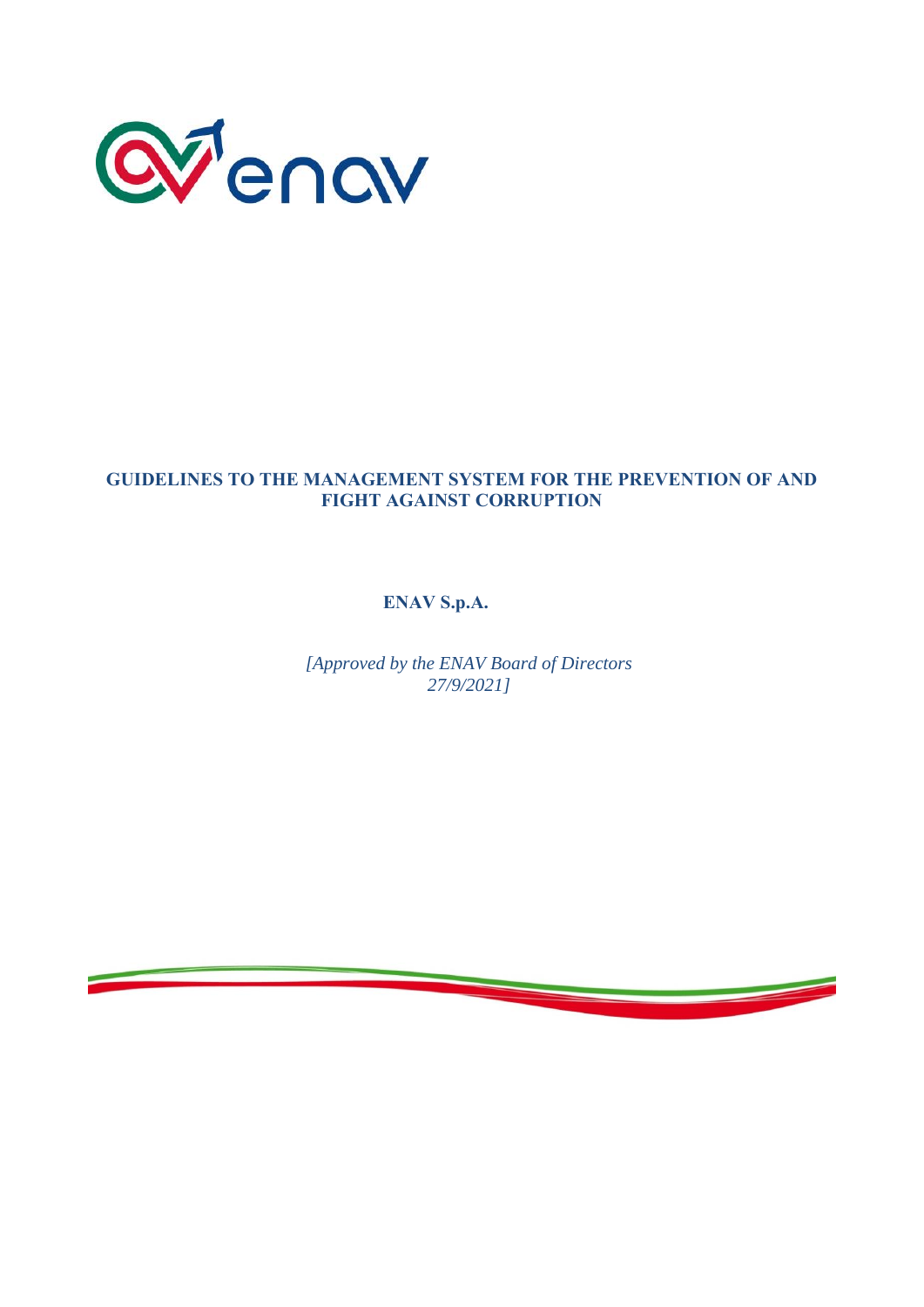

# **CONTENTS**

| 2.<br>3.<br>4. |  |
|----------------|--|
|                |  |
|                |  |
|                |  |
| 5.             |  |
| 6.             |  |
| 7.             |  |
| 8.             |  |
| 9.             |  |
| 10.            |  |
| 10.1           |  |
| 10.2           |  |
| 10.3           |  |
| 10.4           |  |
| 11.            |  |
| 11.1           |  |
| <i>11.2</i>    |  |
| 11.3           |  |
| 11.4           |  |
| 11.5           |  |
| 11.6           |  |
| 11.7           |  |
| 11.8           |  |
| 11.9           |  |
| 11.10          |  |
| 11.11          |  |
| 11.12          |  |

<u>and the state of the state of the state</u>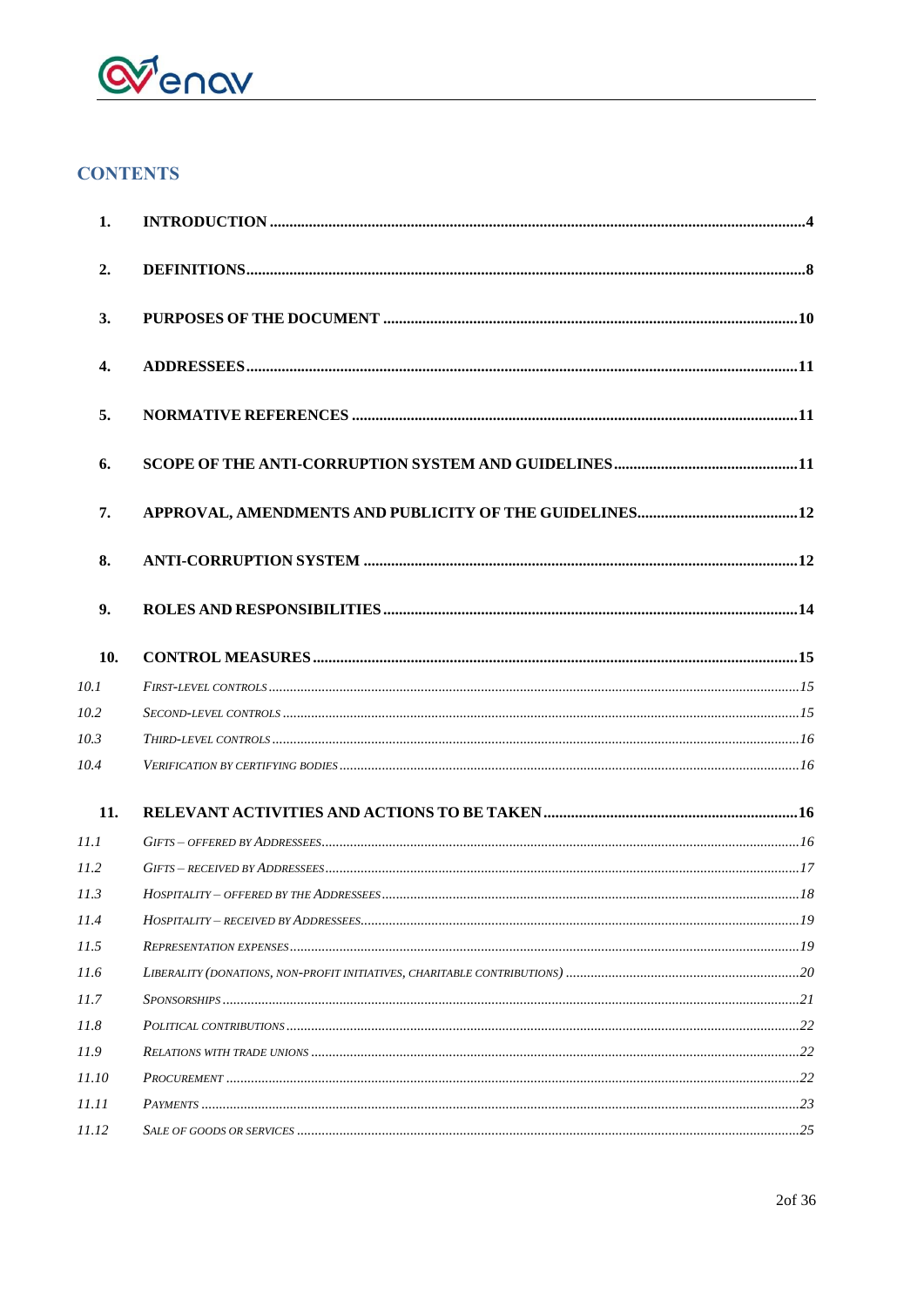

| 11.13 |                                                                                                         |  |
|-------|---------------------------------------------------------------------------------------------------------|--|
| 11.14 | $\sum_{i=1}^{n}$                                                                                        |  |
| 11.15 |                                                                                                         |  |
| 11.16 |                                                                                                         |  |
| 11.17 |                                                                                                         |  |
| 11.18 |                                                                                                         |  |
| 11.19 | MANAGEMENT OF RELATIONSHIPS WITH PUBLIC ENTITIES FOR OBTAINING FINANCING OR CONTRIBUTIONS, CONCESSIONS, |  |
| 12.   |                                                                                                         |  |
| 13.   |                                                                                                         |  |
| 14.   |                                                                                                         |  |
| 15.   |                                                                                                         |  |
| 15.1  |                                                                                                         |  |
| 15.2  |                                                                                                         |  |
| 16.   |                                                                                                         |  |
| 17.   |                                                                                                         |  |
| 18.   |                                                                                                         |  |
| 19.   |                                                                                                         |  |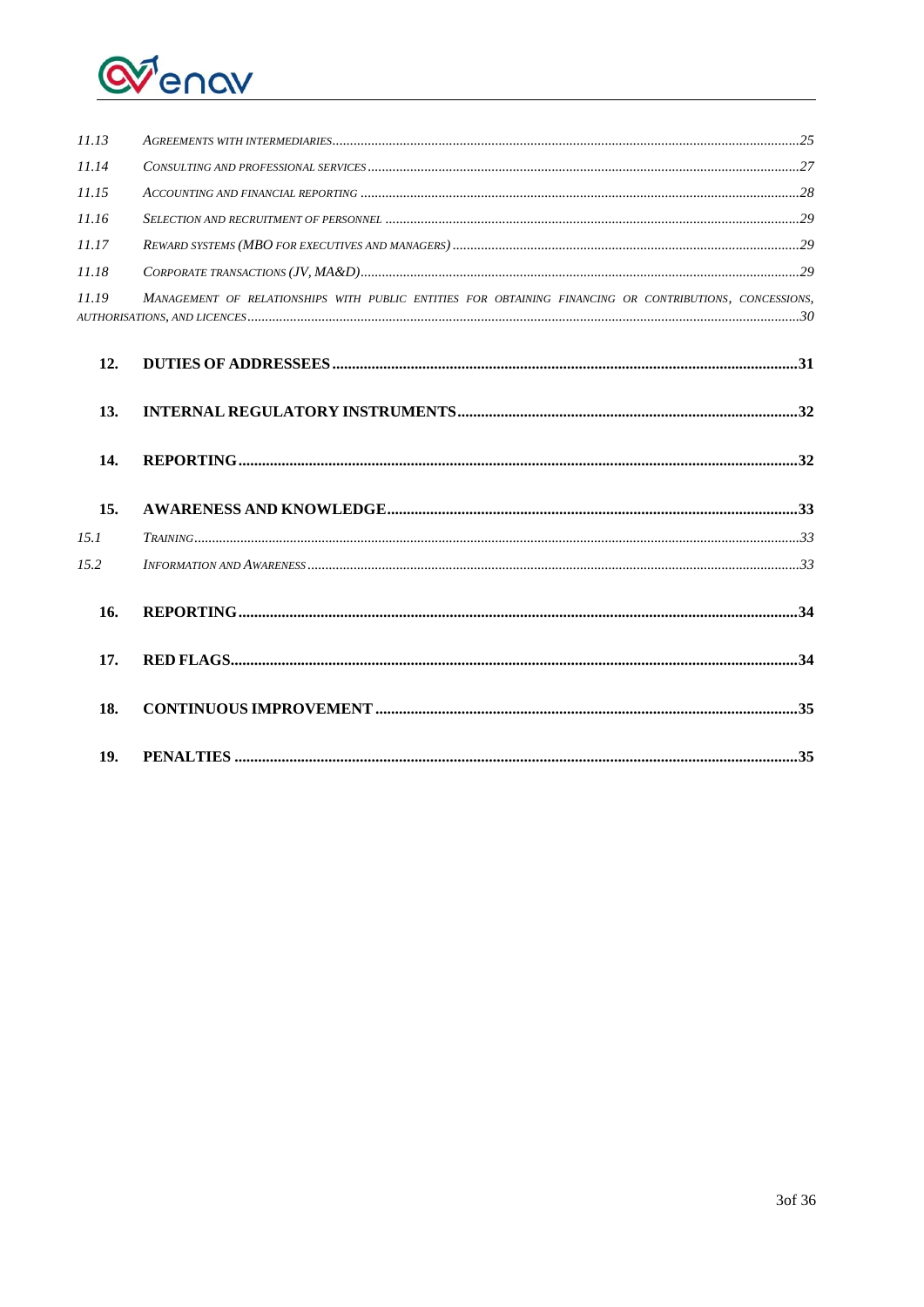

## <span id="page-3-0"></span>**1. INTRODUCTION**

ENAV recognises that corruption is a negative social force to be fought and prevented, insofar as it feeds illegal markets, distorts competition, exacts a high social and economic price from the community, alters the mechanisms of competition between companies and individuals benefitting some to the detriment of others regardless of business acumen and professional qualification, and damages the economy, the cultural and social growth of the country, and the trust of citizens in institutions, thereby undermining democratic and ethical values.

The risk of curruption, as formally identified by senior management in the context of the Enterprise Risk Management process and the Non-Financial Statement, plays a primary role in the context of corporate risks.

The system to prevent and combat corruption is part of the wider fraud prevention system, based on the scheme promoted by the ACFE (Association of Certified Fraud Examiners), which classifies fraud according to the following categories:

- corruption;
- asset misappropriation;
- false accounting and other forms of economic-financial communication (financial statement fraud).

This document focuses on the first category of corporate fraud, namely corruption.

The full ACFE fraud classification scheme is shown below: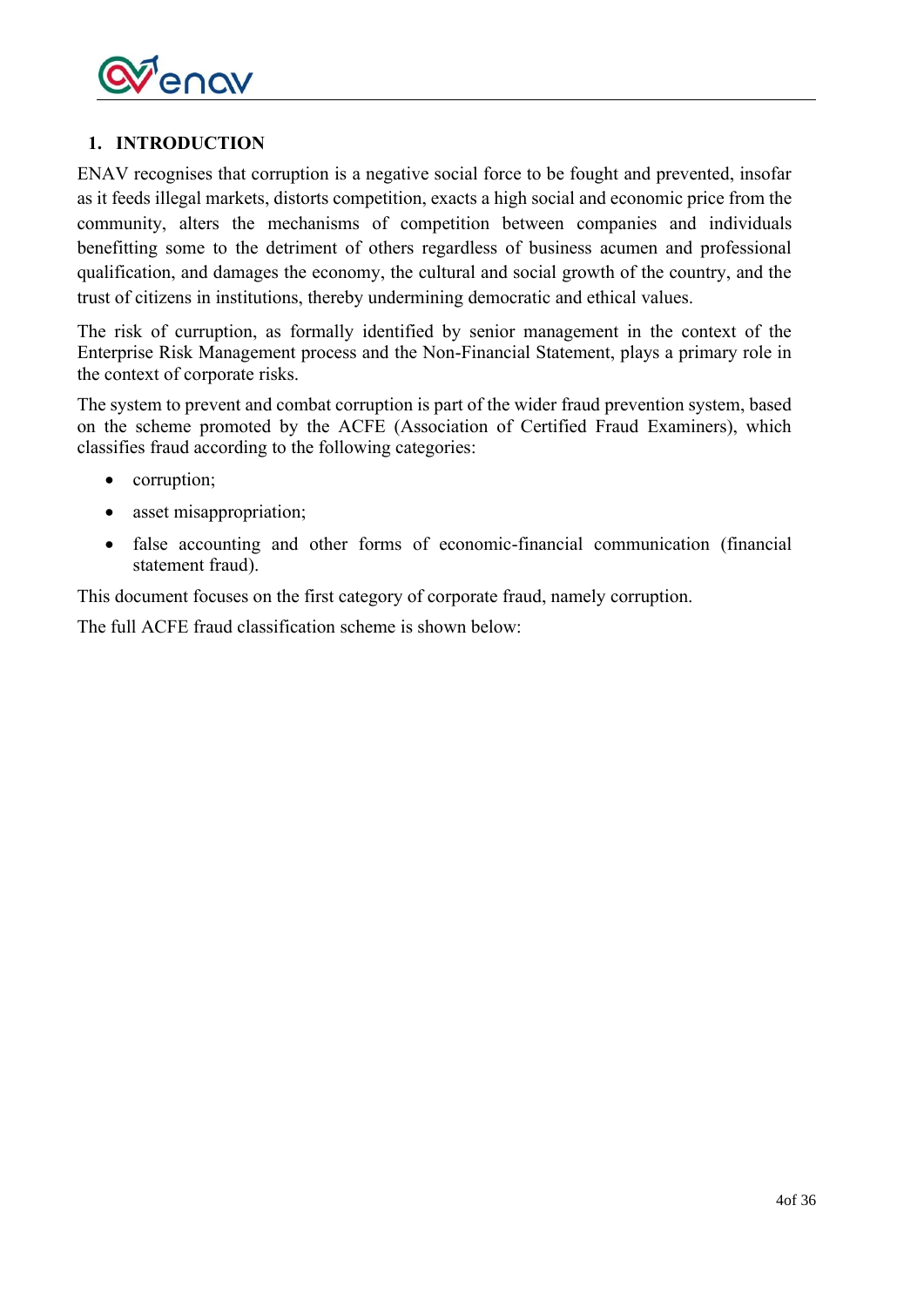



Taking as reference the broader concept of fraud of which corruption is a part, it is possible to identify the main reasons that lead to the corrupt practices. Three components are identified in the literature, represented - by the model defined by Donald Ray Cressey (US sociologist and criminologist [born 1919, died 1987]) as the " Fraud Triangle":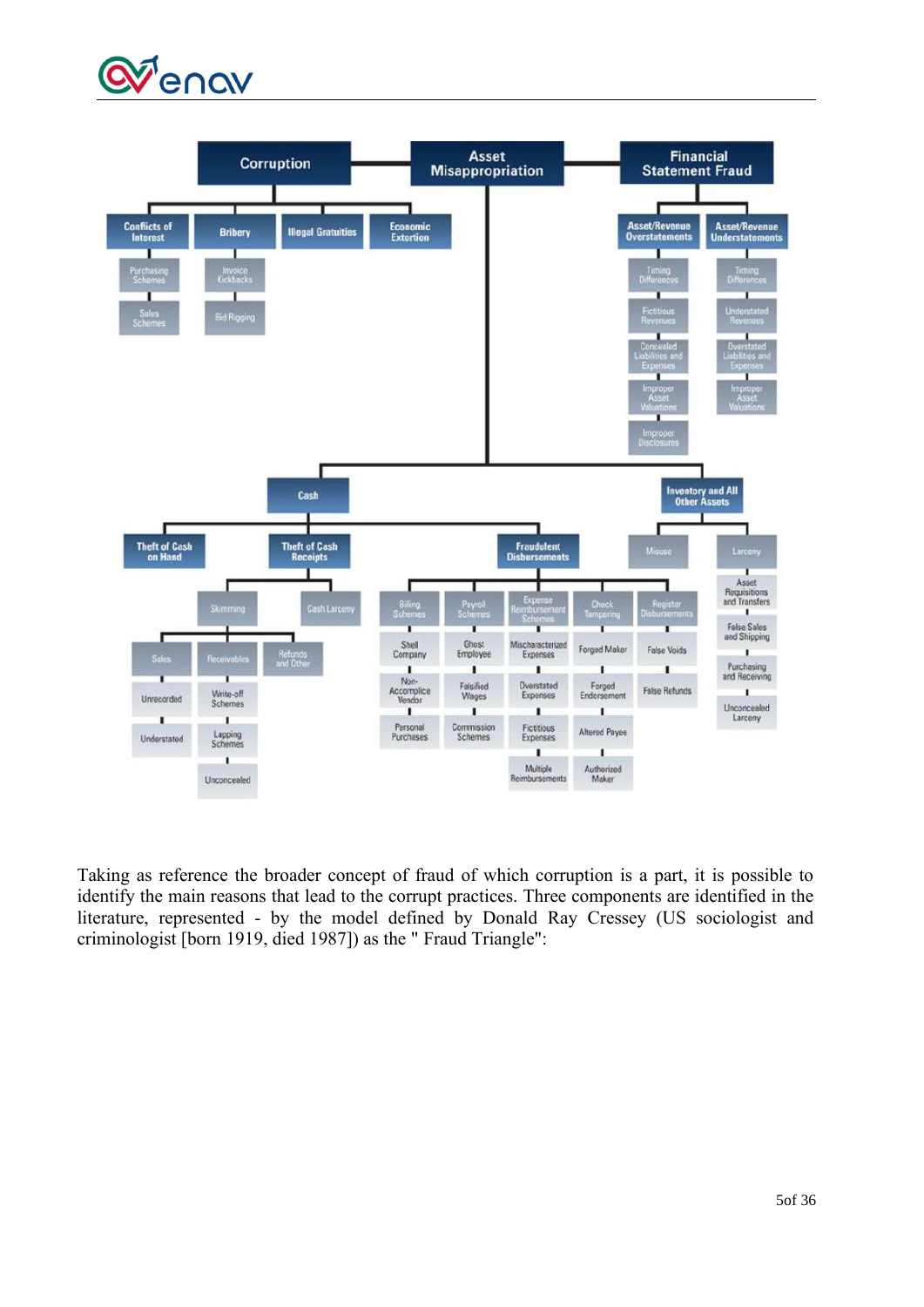



According to this model, unlawful conduct is mainly attributable to three factors:

- $\triangleright$  pressure perceived by the person;
- ➢ opportunity;
- ➢ rationalisation.

Pressure refers to an incentive that drives a person to commit fraud. In most cases it can originate from a "problem" in the private life of the person, usually linked to their financial situation (also called a motivating element). Triggers can also be found within the organisation, e.g. overly challenging incentive plans.

Opportunity refers to the possibility that the person is able to carry out the offence. This consists in being able to exploit weaknesses and inefficiencies in the control system. It is often linked to the presence of trust relationships within the company which in some way replace the normal procedures for control and verification of activities, thereby leaving room for fraud. *Job rotation* is considered one of the necessary measures for prevention.

By rationalisation, we mean "self-justification" of the individual's behaviour. In fact, the latter will try to generalise the problem (e.g. "everyone does it"), representing it as compensation for an injustice suffered or minimising the dishonest extent of the behaviour (e.g. "other people do far worse").

It should be noted that one condition alone is not normally considered sufficient for the probable commission of a corrupt act.

These Guidelines takes as reference the three components of corruption risk management, which will be examined in more depth and which derive from the most common fraud risk management models:

- ➢ Fraud prevention: the mechanisms implementing all measures to prevent fraud: beginning with risk assessment, the methodology aims to put in place specific internal control mechanisms (procedures, controls, organisations, systems, powers) to prevent fraud;
- ➢ Fraud detection: the creation of suitable systems to detect factors that may indicate the probable presence of corruption, such as red flags, sample checks, information flows and reports, and checks on big data;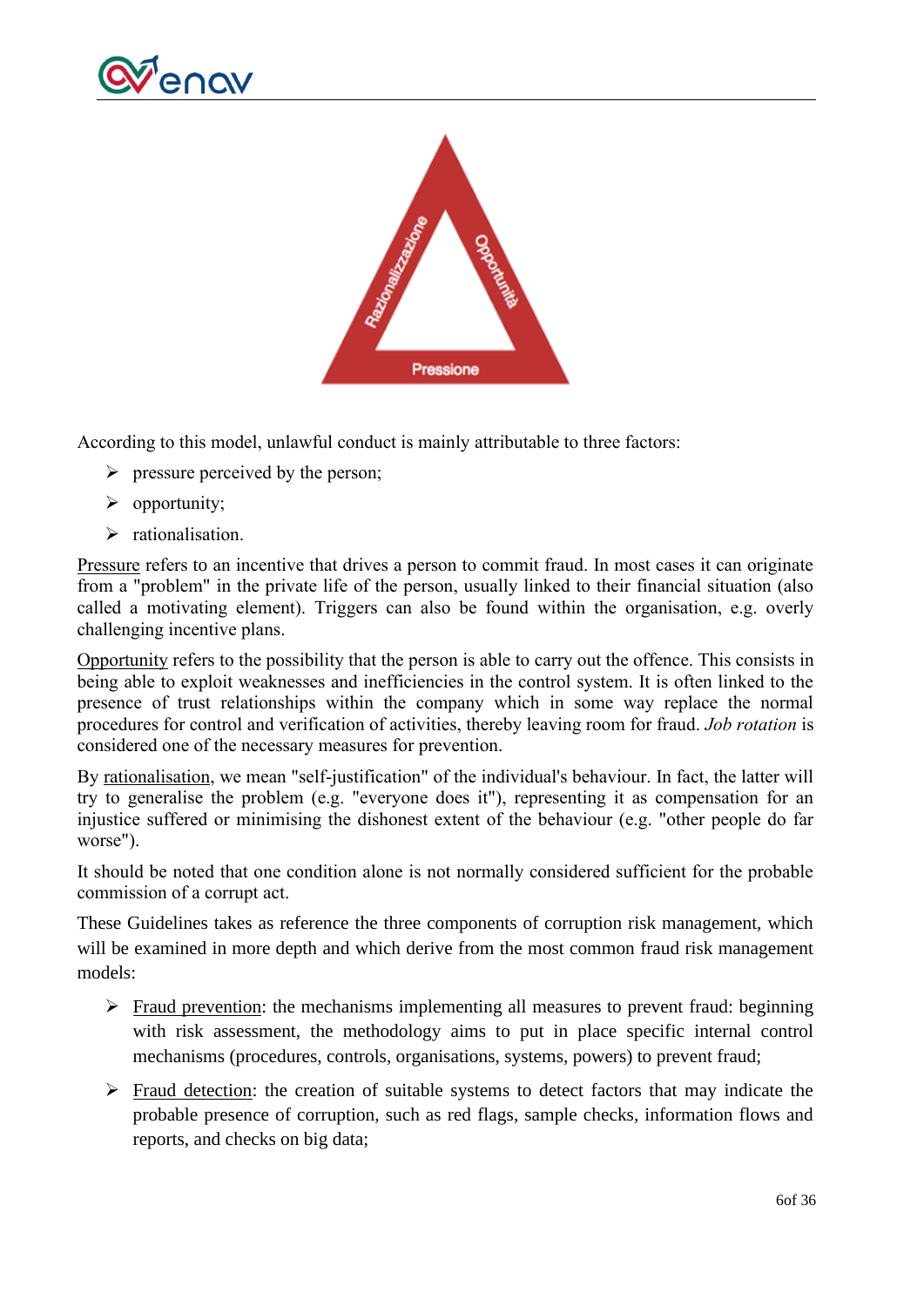

➢ Fraud investigation: targeted checks, such as audits aimed at ascertaining fraudulent acts.

The rest of the document will examine the individual phases. The Internal Audit Manual contains details of investigative and verification activities.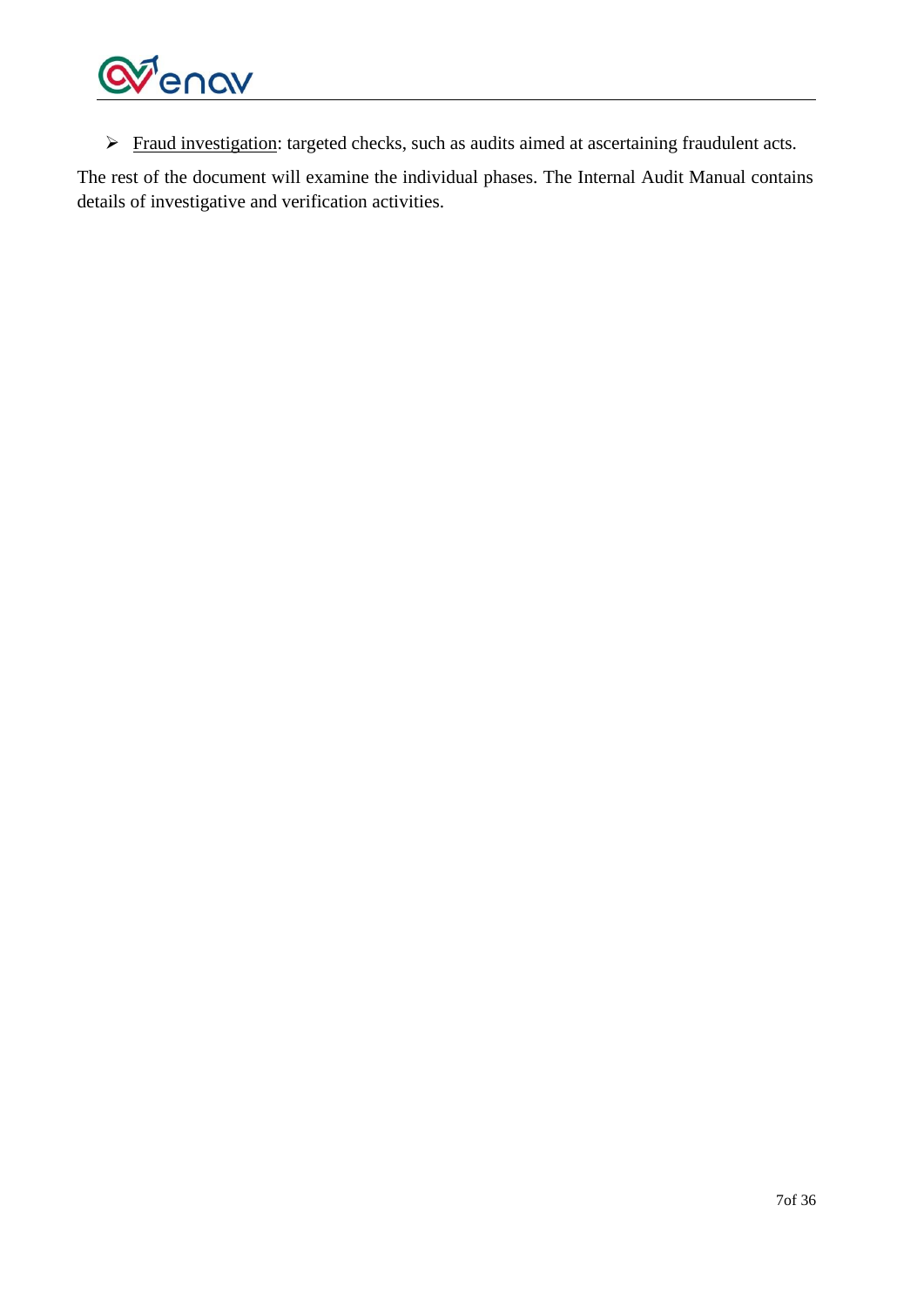

## <span id="page-7-0"></span>**2. DEFINITIONS**

In addition to the terms defined in other provisions of these Guidelines, the following terms and definitions shall have the meaning attributed below, it being understood that the terms defined in the singular are also understood to be defined in the plural and vice versa.

- **Annex** any attachment to these Guidelines of which it constitutes a substantial and integral part.
- Senior Management the person or group of people who, at the highest level, directs and controls the Company (in ENAV, the company Chief Executive Officer).
- **Governing Body** group or body that holds ultimate responsibility and authority for the activities, administration, and policies of the Company, to which Senior Management reports and which controls the responsibilities of Senior Management (in ENAV, the Board of Directors).
- **Chief Executive Officer** the Chief Executive Officer of the Company.
- **Code of Ethics** the Group code of ethics adopted by Group Companies.
- **Board of Directors**  the Board of Directors of the Company.
- **Decree 231** Italian Legislative Decree 231 of 8 June 2001 regarding "*Administrative liability of legal persons, companies and associations without legal personality*".
- **Enav** Enav S.p.A.
- **Anti-bribery Compliance Function** the person or persons with responsibility and authority for the operation of the Anti-corruption System.
- **Persons in charge of a pubic service** Pursuant to Article 358 of the Italian Criminal Code ''*persons in charge of a pubic service are persons who, in any capacity, perform a public service. Public service means an activity regulated in the same manner as the civil service, but is characterised by the lack of the typical powers bestowed on the latter, and excludes the performance of simple order tasks and the provision of material labour alone*''.
- **Model** the organisation, management and control model adopted by ENAV pursuant to Decree 231. The Model includes all the measures in place to limit the risks of criminal offence, including rules and procedures, controls on personnel and processes, training activities aimed at prevention, and a control environment.
- **Standard 37001** the UNI ISO 37001:2016 technical standard, which specifies the requirements and provides a guide to establish, implement, maintain, update and improve a management system for prevention of corruption.
- **SB or Supervisory Body** body established pursuant to Decree 231 and in accordance with the provisions contained in the Guidelines adopted by Confindustria for the preparation of organisational, management and control models pursuant to Article 6, paragraph 3 of Decree 231.
- **Public Administration** the set of national, European Union, and foreign entities and subjects, both public (State, Ministries, Regions, Provinces, Municipalities, etc.) and private (e.g. concessionaires, contracting authorities, mixed S.p.A.s, etc.) and all other figures who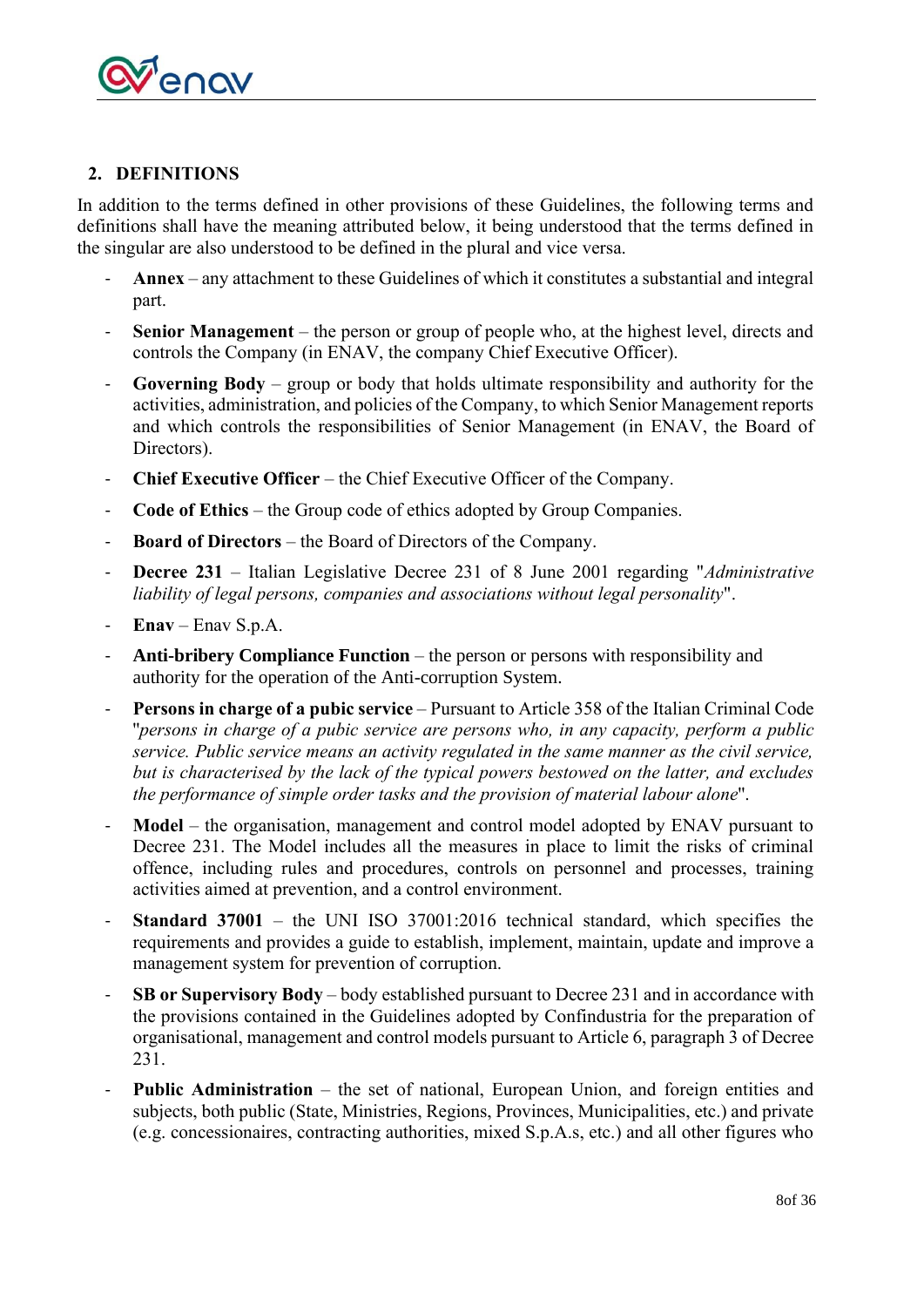

perform the public function in some way in the interest of the community and therefore in the public interest. In particular, with reference to criminal offences against the public administration, we refer to public officials and persons in charge of a pubic service.

- **Public Officials**  pursuant to Article 357 of the Italian Criminal Code ''*persons exercising a legislative, judicial, or administrative public function are public officials. To the same effect, a public function is an administrative function governed by public law and administrative acts, and is characterised by the formation and manifestation of the will of the public administration or by its realisation by means of administrative or certifying powers*".
- **Policy for prevention of corruption** the Policy for prevention of corruption adopted by ENAV to illustrate the guidelines and principles upon which the Anti-Corruption System is based.
- **Management Review** the management review as an activity carried out by Senior Management, the Governing Body and the Compliance Function.
- **Anti-Corruption System** the management system adopted by Group Companies in compliance with Standard 37001 to prevent and combat corruption.
- **Internal Control and Risk Management System or ICRMS** the internal control and risk management system.
- **Company or Group Company** ENAV and its Subsidiaries.
- **Subsidiaries** companies controlled by ENAV pursuant to Article 2359 of the Italian Civil Code.
- Internal Regulatory Tools: documents containing the mandatory internal rules and rules that the Addressees must comply with in addition to the Code of Ethics and this document including but not limited to the following: management systems, guidelines, codes, regulations, procedures, operating instructions, manuals, standards, circulars, organisational communications, policies, forms and rules of conduct, as well as all amendments and additions thereto. This definition also includes corporate practices adopted but not formalised in writing (e.g. those adopted after the issuance of a law but awaiting formalisation via a procedure or other Internal Regulatory Instrument).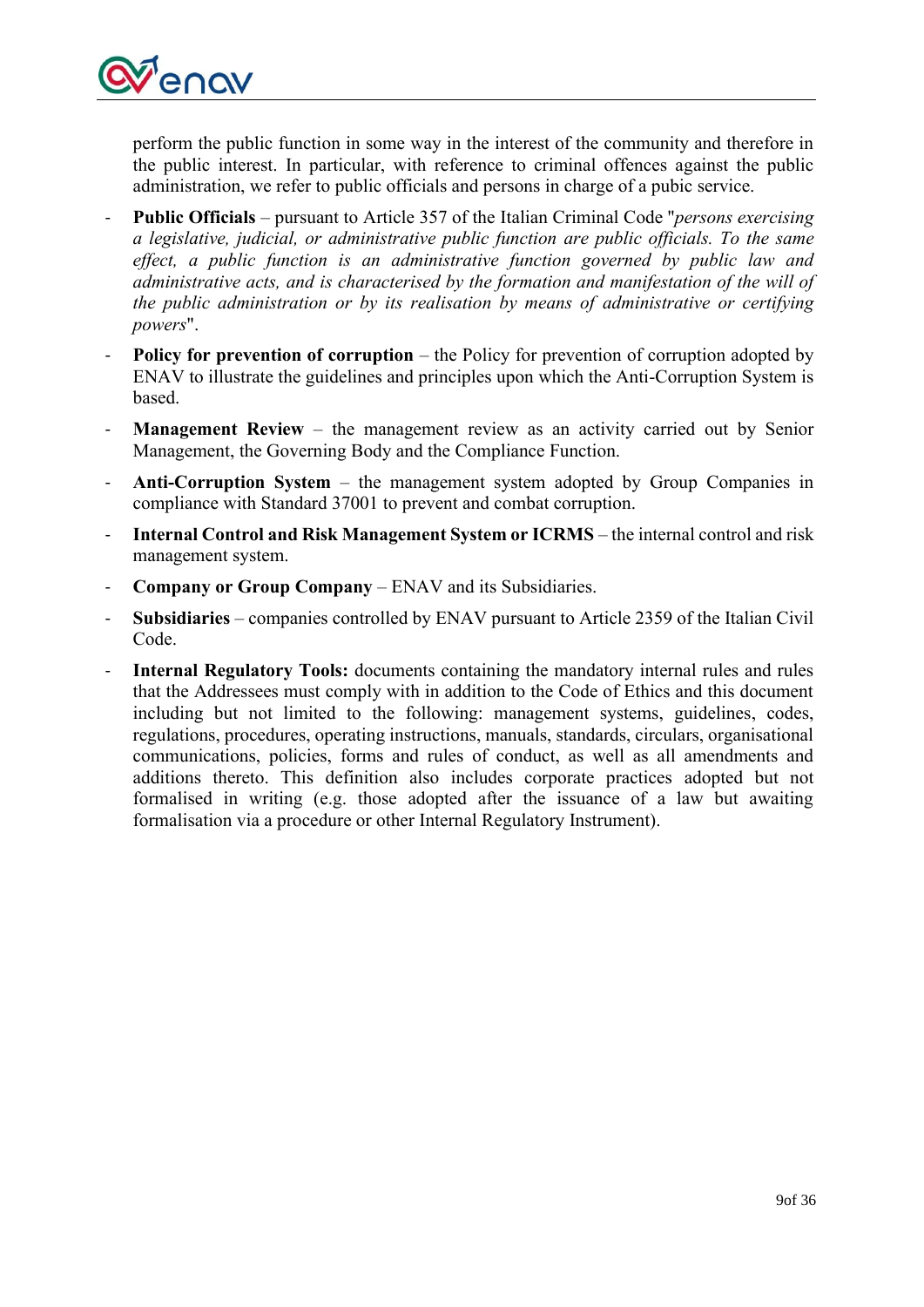

For the purposes of these Guidelines and in compliance with the provisions of Standard 37001, "corruption" <sup>12</sup> shall be understood as:

- active and passive bribery;
- direct or indirect bribery;
- bribery in the public, private and not-for-profit sectors;
- bribery by and of companies belonging to the ENAV Group;
- bribery by personnel of companies belonging to the Group acting on behalf of ENAV or for its benefit, and of said personnel in relation to the activities performed;
- bribery of and by business associates of Group Companies operating on their behalf or for their benefit.

## <span id="page-9-0"></span>**3. PURPOSES OF THE DOCUMENT**

In the context described above, the Board of Directors, with a view to maximising the involvement of Addressees in the effort to prevent and combat corruption, has chosen to adopt a corruption prevention strategy as expressed in these Guidelines, which by incorporating the guidelines provided under the international standard ISO 37001:

- identify and promote organisational strategies based on an effective and continuously updated management system, on the analysis of processes, and on specific measures for the management of corruption risk;
- ensure the implementation, maintenance and improvement of the Anti-Corruption System;

<sup>1</sup>Corruption, regulated by the Italian Criminal Code under Articles 318-322, can be defined as a particular agreement ([criminal] conspiracy) between a public official and a private subject, whereby the former accepts from the latter an undue payment (or in the event that the latter makes offers or promises to the former of money or other benefits) for: (i) the exercise of functions or powers (Article 318 of the Italian Criminal Code – corruption for the exercise of the function); (ii) omitting or delaying or for having omitted or delayed an act of office, or performing or for having performed an act contrary to official duties (Article 319 of the Italian Criminal Code – corruption for an act contrary to official duties); (iii) favouring or damaging a party in a civil, criminal or administrative process (Article 319-ter of the Italian Criminal Code – corruption in judicial acts) (iv) having induced, by abusing their office or their powers, a person to give or make promise of undue money or other benefits (Article 319-quater of the Italian Criminal Code – undue inducement to give or promise benefits).

<sup>&#</sup>x27;'Concussione'' (aggravated inducement to bribery) (Article 317 of the Italian Criminal Code) consists of the conduct of a public official or a person in charge of a pubic service who, by abusing their office or powers, forces a person to unduly give or promise, to them or a third party, money or other benefits. Article 319-quater of the Italian Criminal Code, undue induction to give and promise benefits, relates to a party having induced, by abusing their office or powers, a person to unduly give or promise money or other benefits.

Article 319-bis of the Italian Criminal Code increases the penalty provided for by Article 319 of the Italian Criminal Code if the object of the act is the conferment of "public employment", or "salaries" or "pensions" or the "stipulation of contracts" in the administration to which the public official belongs.

<sup>2</sup>The civil code regulates bribery between private individuals (Article 2635 of the Italian Criminal Code) and the solicitation of bribery (Article 2635-bis of the Italian Criminal Code) as supplemental to "*public bribery*" since the act of bribery itself carried out by private individuals damages the economy and alters competition. Potential active persons include directors, general managers, managers responsible for preparing a company's financial reports, statutory auditors, liquidators who solicit or receive, for themselves or for others, money or other benefits that are not due, or accept such a promise to perform or omit an act in violation of the obligations inherent in their office or duties of loyalty.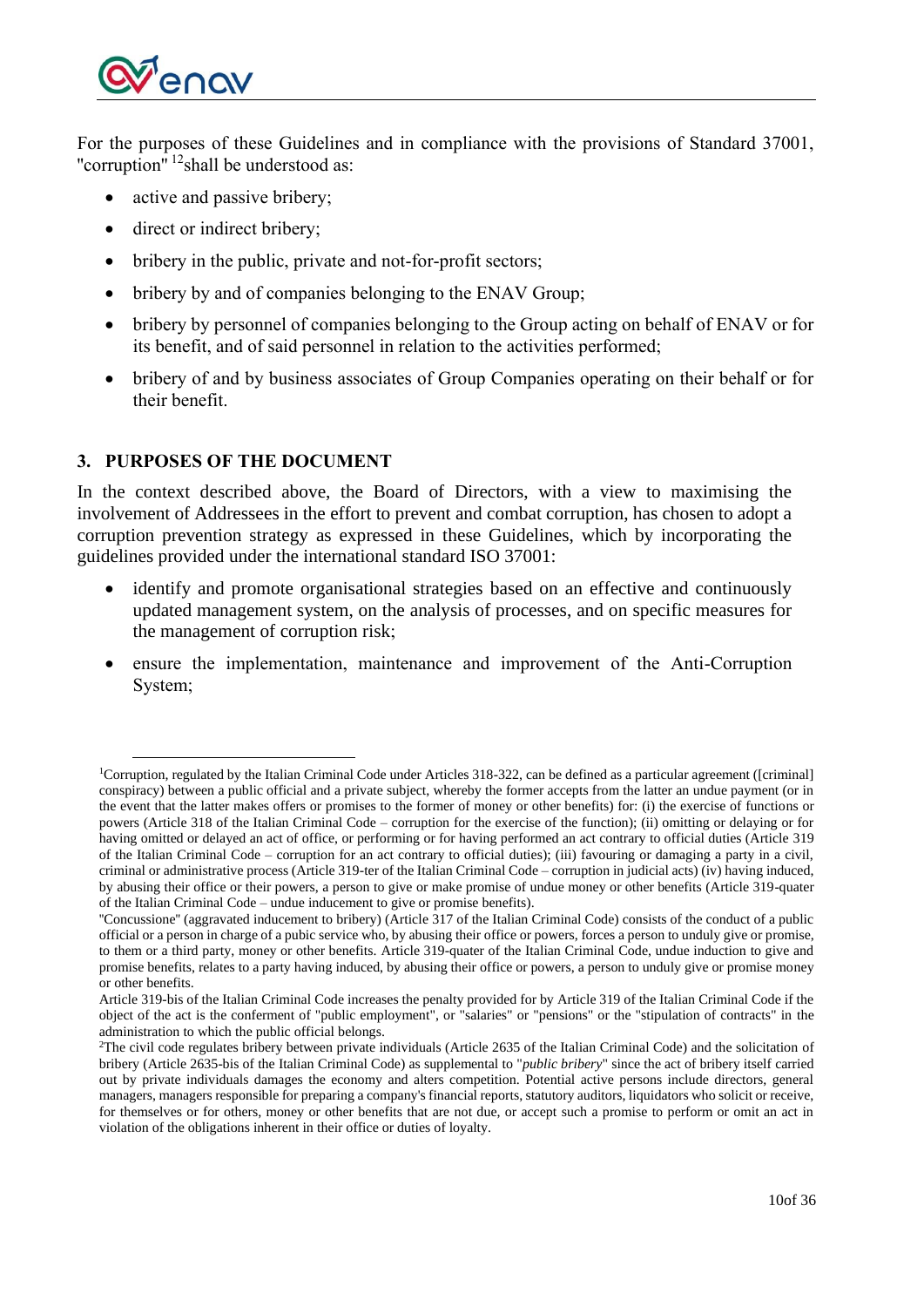

- guarantee the *compliance* of Group Company activities with Anti-Corruption Laws, Standard 37001, the Code of Ethics, the Internal Control and Risk Management System (ICRMS), the 231 Model, and the Internal Regulatory Instruments;
- standardise and integrate the existing rules to prevent and combat corruption in Group Company operating practices in the conduct of business and corporate activities.

### <span id="page-10-0"></span>**4. ADDRESSEES**

The addressees of the Anti-Corruption System are the members of the administration and control bodies, employees, and collaborators of Group Companies as well as all those who, directly or indirectly, permanently or temporarily due to their work or professional activity come into contact with Group Companies (e.g. customers, suppliers, contractors, consultants, agents, etc.) (the"**Addressees**").

All Addressees are required to know, observe and apply the provisions contained in these Guidelines as applicable to their role and responsibility.

## <span id="page-10-1"></span>**5. NORMATIVE REFERENCES**

It should be noted that, as a listed company, ENAV **is not subject to the provisions of Italian Law 190/2012 and subsequent amendments and additions.** 3

However, in performing their activities, ENAV and Group Companies observe the guidelines on the regulations on corruption (the ''**Anti-Corruption Laws**''), as listed in the QMS Manual.

It should also be noted that, should the provisions set forth by a local law of one country in which Group Companies operate be more restrictive than those referred to in these Guidelines, ENAV undertakes to operate in compliance with those more restrictive provisions. To this end, ENAV monitors the relevant international reference legislation to draw upon ideas for reflection and training on the effectiveness and application of anti-corruption legislation with international repercussions.

In addition to *best practices*, as a company operating predominantly in Italy, ENAV takes into account and integrates into its internal polices the guidelines and provisions (decisions, decrees of the President, opinions, guidelines) of ANAC (the National Anti-Corruption Authority) on issues of corruption prevention.

## <span id="page-10-2"></span>**6. SCOPE OF THE ANTI-CORRUPTION SYSTEM AND GUIDELINES**

The Company has established that, due to the nature of the activity, the Anti-Corruption System applies:

- to all company processes, with specific but not exclusive reference to the processes identified as at risk of corruption through risk identification and assessment;
- to all employees;

<sup>&</sup>lt;sup>3</sup>ANAC has ruled on several occasions admitting the non-applicability of Law 190/2016 to listed companies (e.g.: Reporting Act No. 3 of 1 July 2020 (applicability to listed companies of the transparency legislation pursuant to Italian Legislative Decree 33/2013 and the prevention of corruption pursuant to Italian Law 190/2012; Guidelines on Whistleblowing – Resolution no. 469/2021)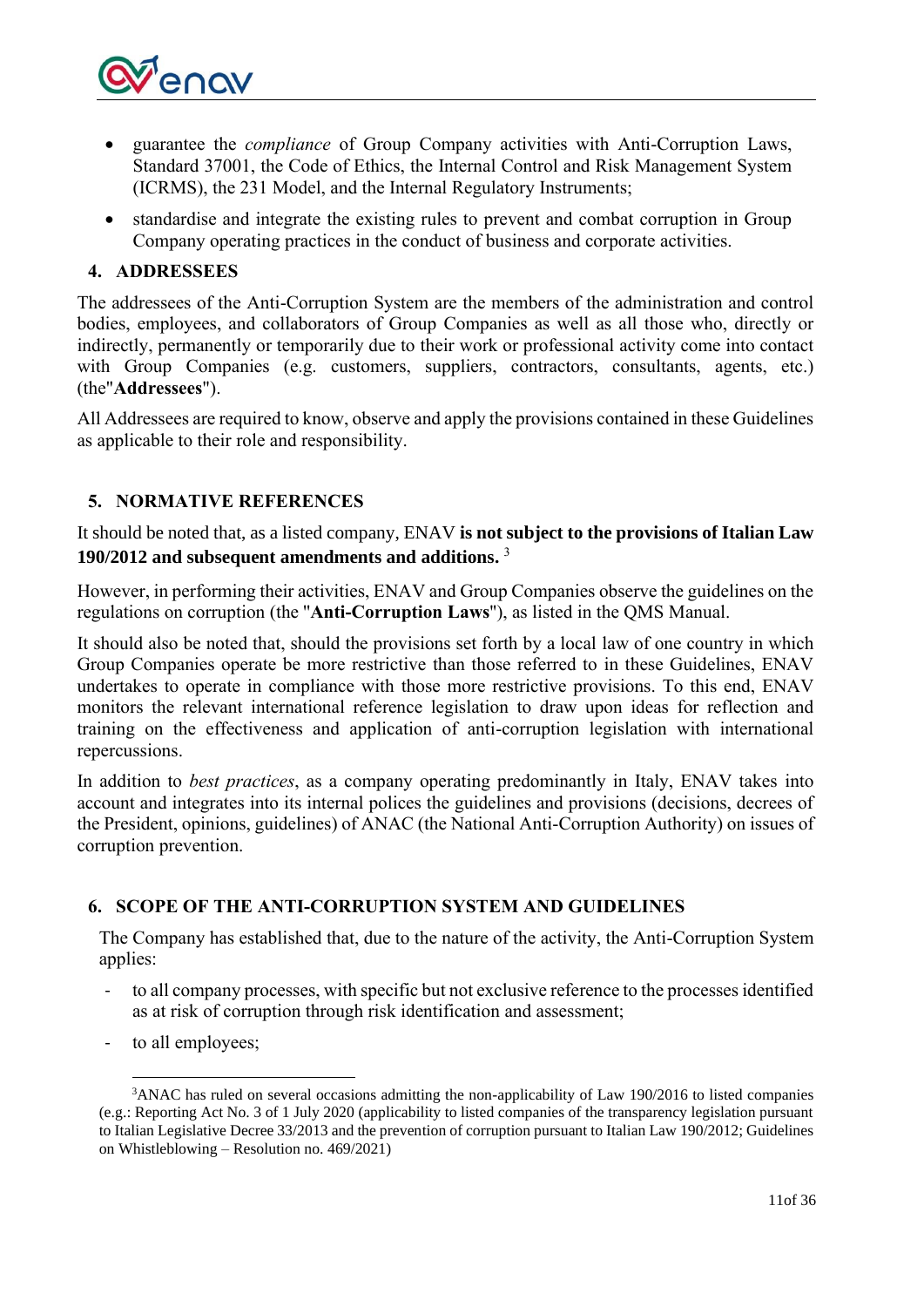

to all business associates (including but not limited to customers, buyers, join ventures, joint venture partners, consortium partners, external suppliers, contractors, consultants, subcontractors, vendors, agents, distributors, representatives, intermediaries and employee investors).

These Guidelines apply to ENAV and, in the context of its management and coordination activities, to the Subsidiaries, which are required to take note of, adopt, and ensure the adequate internal dissemination of the Guidelines to ensure full compliance with the same.

Where the conditions are met, the Subsidiaries adopt all appropriate resolutions and provisions to implement or integrate these Guidelines within each Subsidiary.

ENAV and the Subsidiaries undertake, as far as possible, to encourage and promote the adoption – by the companies in which they hold equity investments while not exercising control and/or dominant influence – of safeguards relating to the management of the risk of corruption in the performance of their own activities in line with the provisions therein.

## <span id="page-11-0"></span>**7. APPROVAL, AMENDMENTS AND PUBLICITY OF THE GUIDELINES**

These Guidelines and the amendments hereto are approved by the Board of Directors, subject to the opinion of the Control, Risks and Related Parties Committee.

The Chief Executive Officer is authorised to make any changes and additions that may be necessary following legal or regulatory provisions or organisational changes, thereafter submitting the changes to the Board of Directors for ratification at the first available meeting.

These Guidelines and any related changes are published on the company intranet and promptly communicated to the Subsidiaries by the secretariat of the Board of Directors.

### <span id="page-11-1"></span>**8. ANTI-CORRUPTION SYSTEM**

The Company, in pursuit of the primary objective of guaranteeing lawfulness, integrity, correctness, honesty and transparency in the conduct of business and corporate activities to protect its position and image, the expectations of its *stakeholders* and the work of its representatives, including members of the corporate bodies, employees and collaborators, has outlined the Anti-Corruption System in accordance with:

- the Anti-Corruption Laws;
- the principles established by Standard 37001 which ENAV has chosen to comply with on a voluntary basis;
- the Internal Control and Risk Management System;
- the principles of conduct provided for in the Code of Ethics pursuant to which Group Companies oppose and reject any form of corruption, whether it be public or private, active or passive, or direct or indirect;
- the principles and objectives of the Anti-Corruption System identified in the Policy for the prevention of corruption;
- the anti-corruption control measures contained in the 231 Model;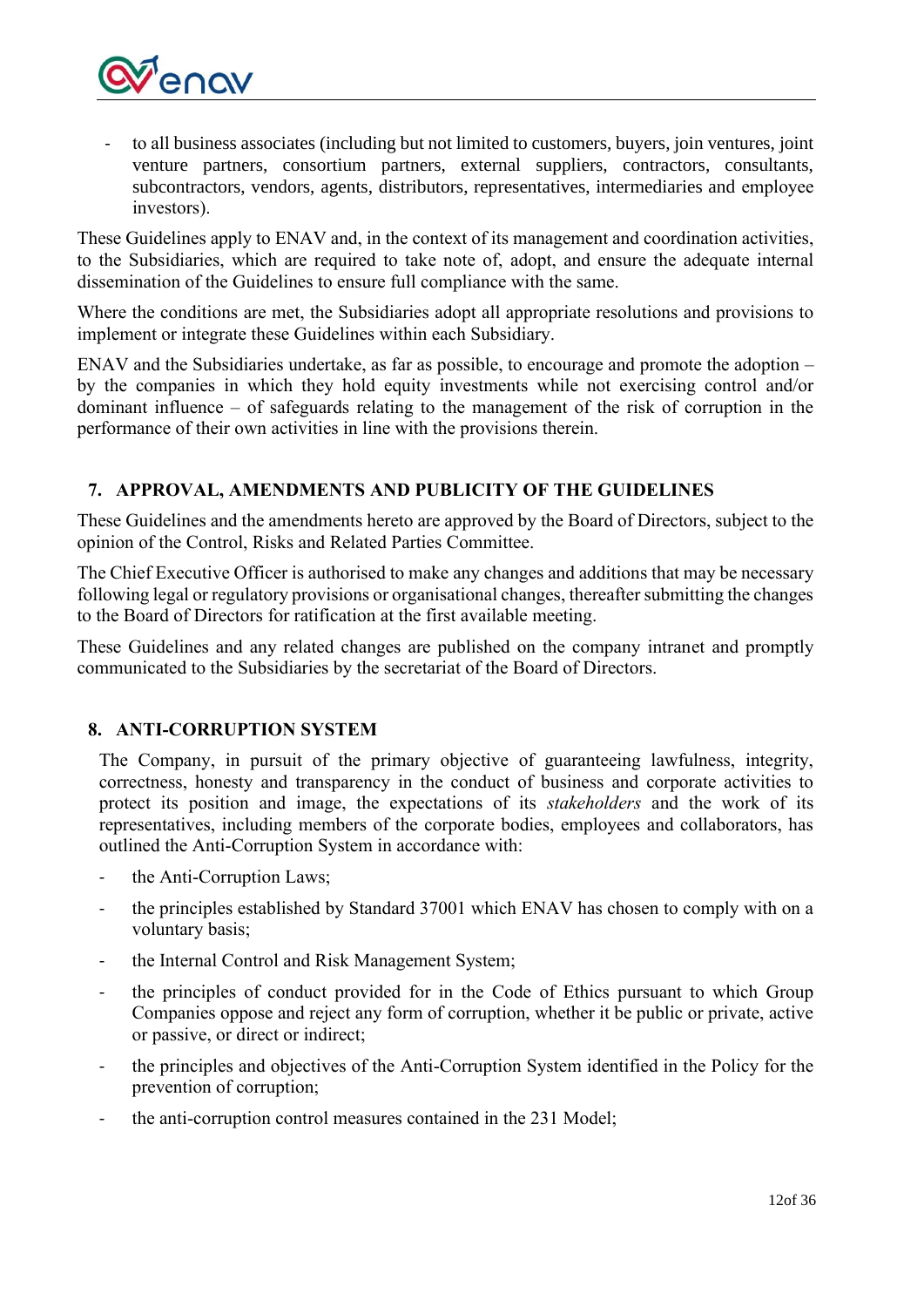

the anti-corruption control measures contained in the Internal Regulatory Instruments;

In designing and implementing the Anti-Corruption System in line with company organisation and the many environments in which it operates, ENAV has taken into consideration:

- the internal and external context in which it operates to understand the elements that can foster corrupt practices<sup>4</sup>;
- the results of the anti-corruption *risk assessment* aimed at identifying areas where the risk of corruption can manifest in the most impactful way<sup>5</sup>;
- the needs and expectations of its *stakeholders* or other interested parties in addition to its employees, collaborators, suppliers and customers including but not limited to:
	- passengers, who expect to travel in safe and hygienic conditions;
	- airlines, who are guaranteed safe flying conditions, punctuality and production capacity, and have an interest in consistent rates;
	- airport operators, who have an interest in integrating with ENAV, both in operational terms and in infrastructural developments, to offer higher capacity and safety conditions;
	- the local and national community, which has an interest in the implementation of projects aimed at economic development and intercultural exchange;
	- the national and European regulatory authorities, who have an interest in synergistic integration to foster development of the national and European navigation system;
	- the aviation industry, which has an interest in a relationship based on mutual understanding to increase the utility of the services rendered, including in terms of adequate national supervision of technological innovations in the sector;
	- the financial community, which has an interest in long-term sustainability to protect its investments in the Company, and which has taken on an increasingly significant role following the listing of ENAV on the stock market.

The Anti-Corruption System consists of the:

- Group Code of Ethics;

<sup>-</sup>  ${}^{4}$ To this end, the following main factors were taken into consideration: (i) the size, structure, and system of powers defined by ENAV; (ii) the places and sectors in which ENAV operates or plans to operate; (iii) the nature, size and complexity of ENAV's activities and operations; (iv) the business model; (v) the entities over which ENAV has control or the companies exercising control over ENAV; (vi) the nature and extent of interactions with the public administration; (vii) the internal and external regulatory framework;

<sup>-</sup> 5Risk analysis and assessment is the foundation of the design, implementation and maintenance of the Anti-Corruption System.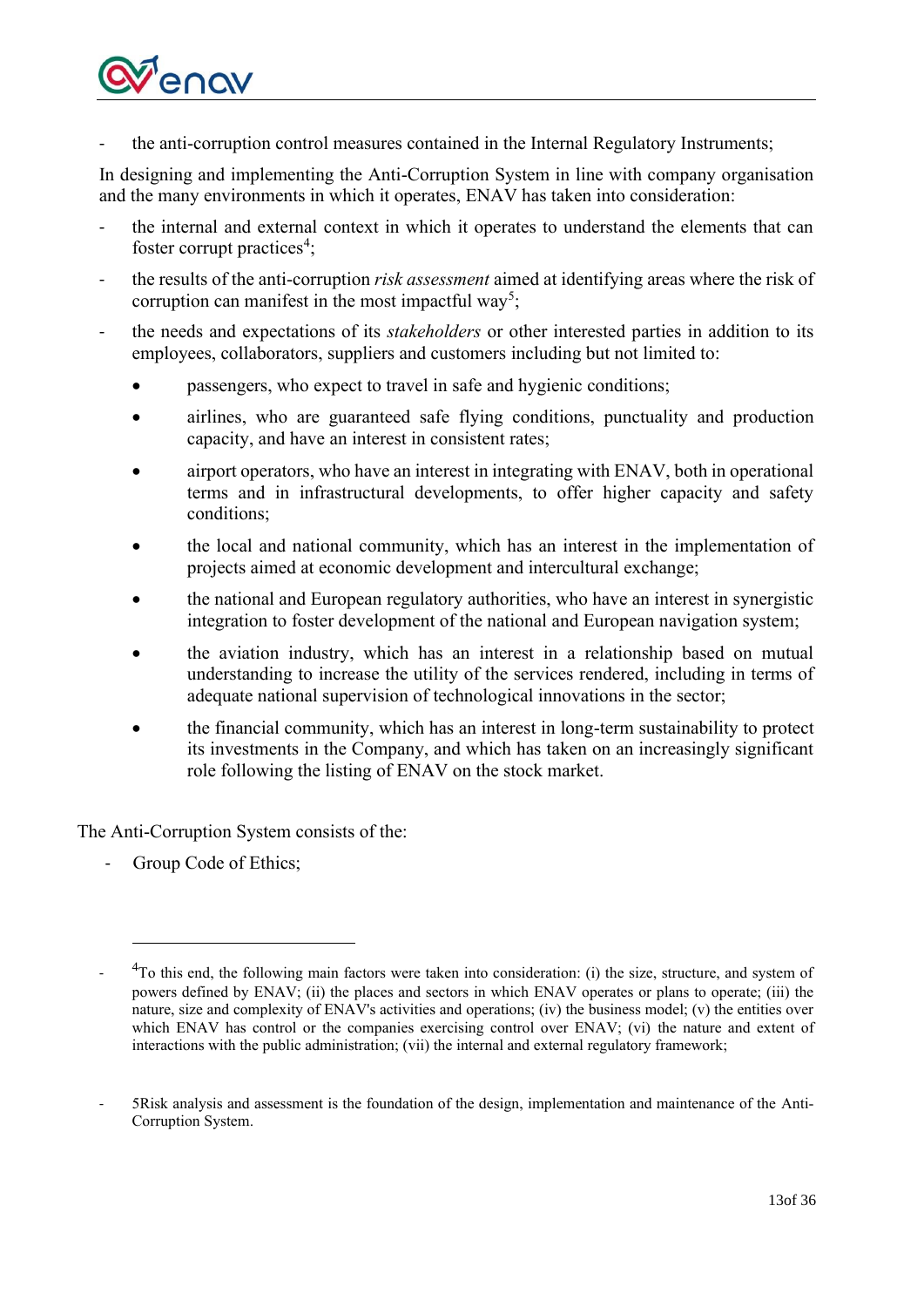

- Organisation, Management and Control Model pursuant to Italian Legislative Decree 231/2001;
- Policy for prevention of corruption;
- Proxies and Commissions:
- Organisational Manual describing duties and responsibilities;
- Regulations, procedures and policies relating to the areas most exposed to the risk of corruption, with the provision of first and second level anti-corruption controls;
- Documents relating to the Management System for Prevention of Corruption;
- Training programmes for employees on preventing and combating corruption;
- A system for reporting, known as *whistleblowing*, and a process to verify acts subject to reporting;
- Periodic reporting to senior management regarding at-risk areas, the status of policies and procedures, the results of anti-corruption controls, reports received, and checks carried out.

## <span id="page-13-0"></span>**9. ROLES AND RESPONSIBILITIES**

The main actors in an Anti-Corruption Management System are:

- a) The Governing Body (Board of Directors) and Senior Management (Chief Executive Officer) whose duties are described in the QMS Manual<sup>6</sup>;
- b) The Anti-bribery Compliance Function, set up by the Chief Executive Officer and tasked to:
	- supervise the organisation's design and implementation of the management system for prevention of corruption;
	- provide advice and guidance to staff on the management system for prevention of corruption and issues related to corruption;
	- ensure that the management system for prevention of corruption complies with the requirements of ISO 37001;
	- report on the performance of the management system for prevention of corruption to the Board of Directors and the Chief Executive Officer.

<sup>6</sup>By way of example, the principal tasks include: ensuring that the Anti-Corruption System is duly designed, established, implemented, maintained and reviewed; ensuring that there is integration between the organisation's processes and the requirements of the Anti-Corruption System; providing adequate internal and external communication, disseminating the importance of effective management for prevention of corruption, promoting an adequate culture against corruption within the organisation and continuous improvement; performing a periodic review of the content and functioning of the management system for prevention of corruption; guiding and supporting staff in their contribution to the effectiveness of the Anti-Corruption System; encouraging the use of the reporting procedures adopted for this purpose; ensuring that no member of staff suffers retaliation, discrimination or disciplinary action for reporting in good faith or for refusing to engage in corruption.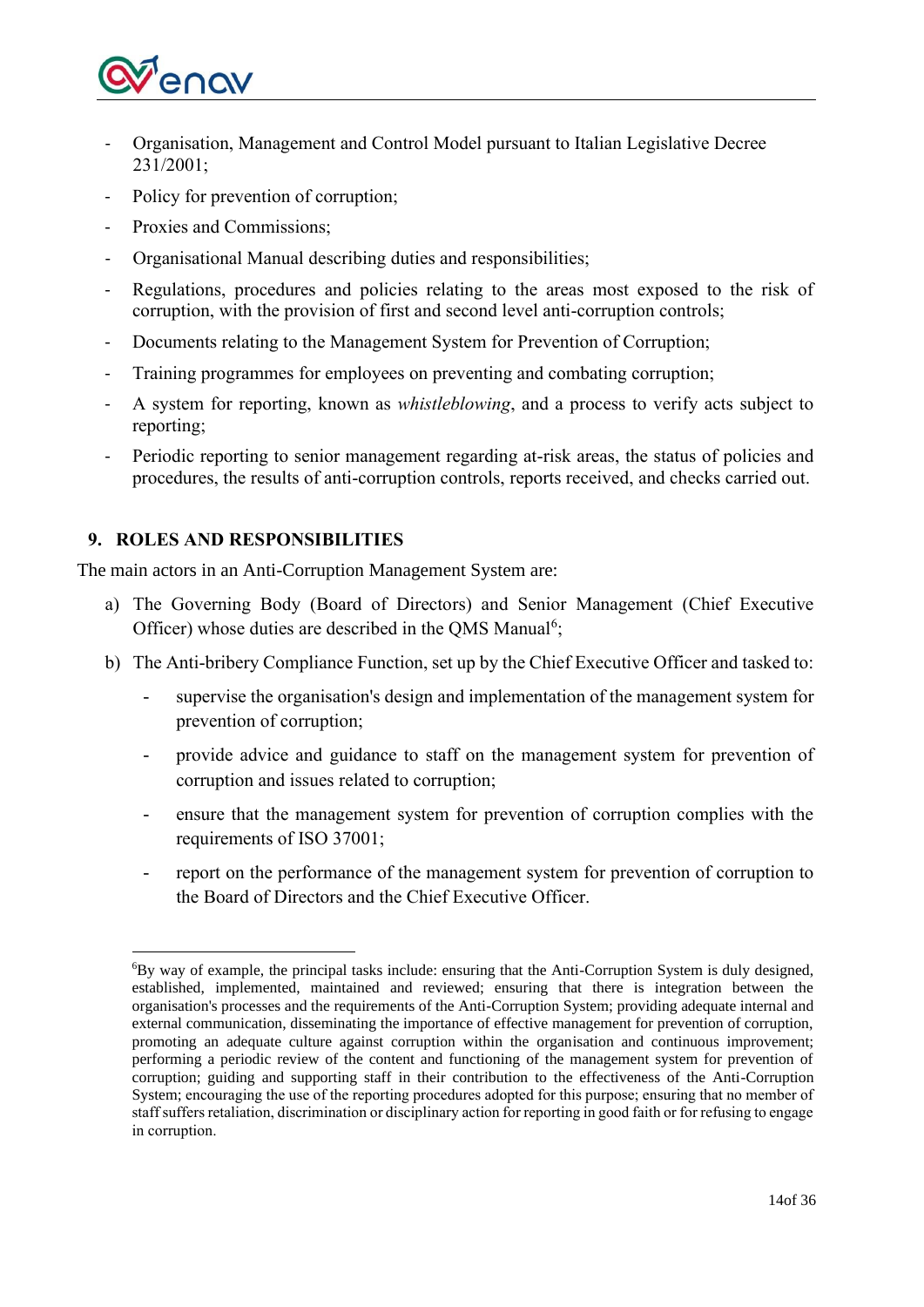

The Chief Executive Officer has assigned to the Compliance Function the resources necessary to carry out the tasks of preventing corruption. Further detail is provided in the QMS Manual.

c) The Supervisory Board, appointed by the BoD pursuant to Decree 231 with the responsibility of overseeing the correct implementation of the 231 Model approved by the Board of Directors and proposing any update thereto.

On this basis, the present document integrates the 231 Model with the description of the appropriate organisation and management measures to prevent corrupt practices which, unlike Italian Legislative Decree 231/2001, are committed to the detriment of the company. These measures, which refer to all activities carried out by the Company, are brought together into a single document by these Guidelines.

d) The managers of the organisation

The company has created organisational offices called "Units", which are assigned to managers with direct responsibility for the performance of anti-corruption activities and direct responsibility for compliance with anti-corruption laws.

## <span id="page-14-0"></span>**10. CONTROL MEASURES**

In line with the Guidelines of the Internal Control and Risk Management System as defined by the Board of Directors, ENAV provides for controls along three lines of supervision for corruption risks falling under the broader category of fraud risk:

- first-level controls (or line controls), delegated to the process owners and management who must follow and observe the company procedures and internal regulations;
- second-level controls, delegated to the Anti-bribery Compliance Function, to the ''*Enterprise Risk Management*'' unit, and to the manager responsible for preparing the accounting documents;
- third-level controls, delegated to the Internal Audit unit.

## <span id="page-14-1"></span>10.1 *First-level controls*

For each process exposed to a corruption risk, ENAV has planned the controls necessary to meet the requirements of the Anti-corruption System and retains the documented information for the time required to track completed controls. The suitability and effectiveness of existing controls are then assessed.

### <span id="page-14-2"></span>10.2 *Second-level controls*

ENAV periodically checks the adequacy and effectiveness of the Anti-Corruption System through monitoring activity which aims to verify compliance with the regulations, procedures and policies and to establish the need or opportunity to modify and update the control measures referred to in the Anti-Corruption System.

Monitoring can include, for example, the following areas:

• effectiveness of training and information: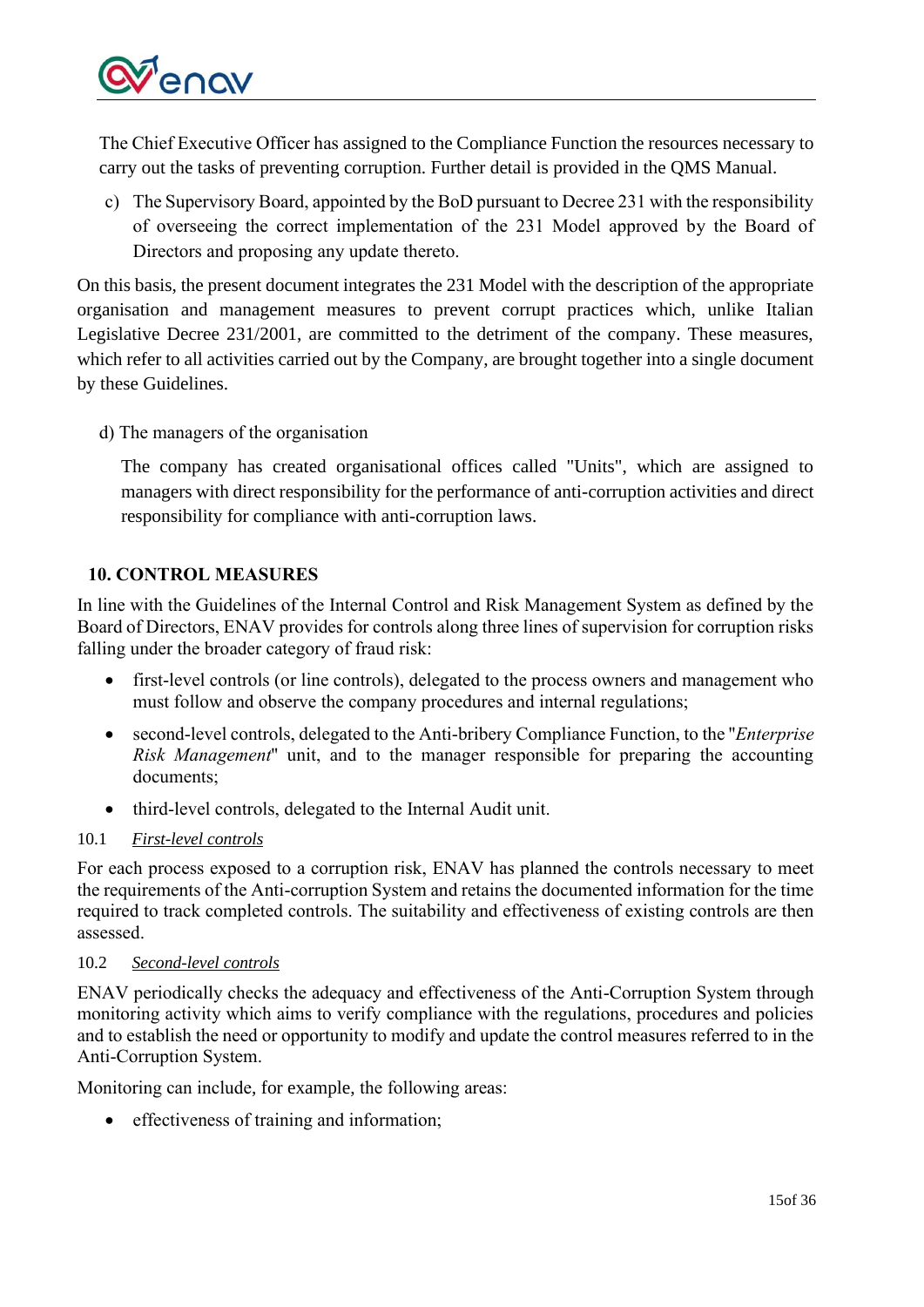

- effectiveness of controls through sample tests;
- effectiveness of the division of powers and related responsibilities;
- effectiveness in responding to negative control outcomes.

### <span id="page-15-0"></span>10.3 *Third-level controls*

In line with the provisions of the Corporate Governance Code for listed companies, the ENAV Board of Directors has set up the *Internal Audit* unit directly reporting to it, whose tasks include assessing the adequacy of the ICRMS of which the Anti-corruption System is an integral part.

The Internal Audit unit operates according to the mandate approved by the Board of Directors and in accordance with the ''Audit Manual'', currently in force, which can be consulted for a detailed analysis of the process and as defined on the basis of the standards of the Institute of Internal Auditors (IIA).

#### <span id="page-15-1"></span>10.4 *Verification by certifying bodies*

The Anti-Corruption System is also subjected to periodic verification by third parties, including external certifiers, to certify its compliance with the reference standards (ISO 37001).

## <span id="page-15-2"></span>**11. RELEVANT ACTIVITIES AND ACTIONS TO BE TAKEN**

Based on the identification and assessment of the risk of corruption potentially deriving from the activities carried out by the Company, and considering the context and the indications provided by applicable *best practices*, the activities most exposed to corruption have been mapped as described below.

The following elements are identified for each relevant activity: (i) the conduct that each Addressee is required to implement in order to prevent potential corrupt acts in the performance of each activity, specifying for each the principles of proper conduct and prohibited conduct (ii) the information flows defined by the Company and related content.

#### <span id="page-15-3"></span>11.1 *Gifts – offered by Addressees*

In line with the Code of Ethics and these internal regulations, gifts may be made in compliance with internal regulations and must:

- be reasonable according to the circumstances, comply with the generally accepted standards of professional courtesy, and in any case must not exceed the threshold of EUR 150 per year for each counterparty;
- be such as not to compromise the integrity and/or reputation of either party;
- be such that they cannot be interpreted by an impartial observer as being aimed at creating a debt of gratitude or gaining improper benefits;
- not be motivated by a desire to exert improper influence or the expectation of reciprocity;
- not have the purpose of facilitating or accelerating the provision of services by parties required to provide certain services;
- not consist of a cash payment;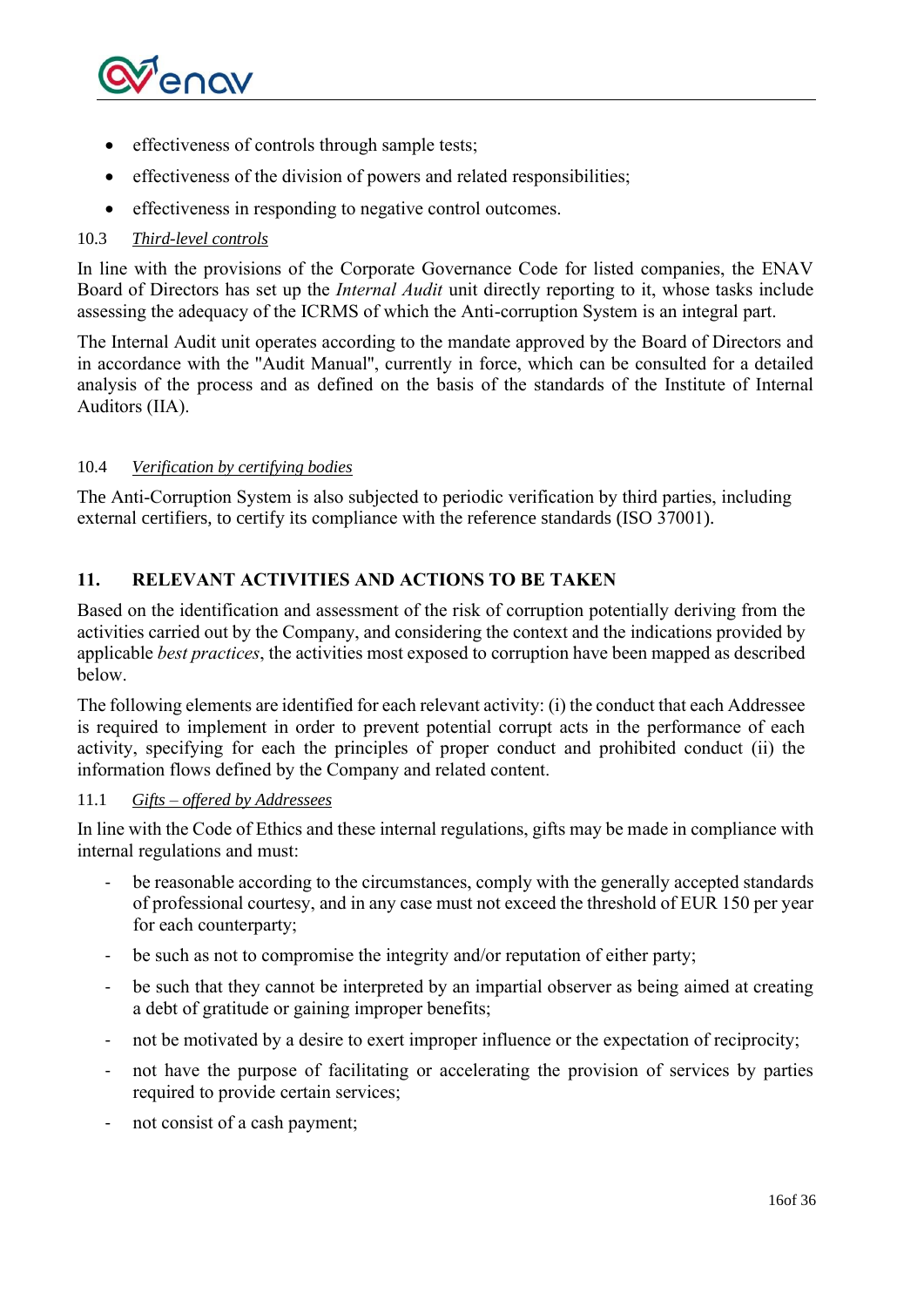

- be made in relation to legitimate business purposes and in good faith;
- comply with local laws and regulations applicable to the public official or to the private individual, including, where applicable, the codes of conduct of the organisations or bodies to which the parties belong;
- be recorded accurately and transparently;
- always be tracked in a special register and supported by reference documentation to identify the name and title of each beneficiary and the purpose of the payment or other benefits.

Any exception to the limit of EUR 150 must be authorised in advance by the Chief Executive Officer, and the Internal Audit unit (*Anti-Corruption, Fraud and Whistleblowing division*), the Supervisory Body, and the Compliance Function must be informed of the matter.

Any such disclosure must include the following information:

- name of the Group Company and of the person offering the gift;
- name of the Group Company and of the person receiving the offer of the gift;
- short description of the gift;
- current or estimated value;
- indication of any acceptance or rejection;

#### <span id="page-16-0"></span>11.2 *Gifts – received by Addressees*

It is forbidden for an employee to request, for themselves or for others, gifts or other benefits, even if of modest value, as payment for performing or for having performed an act of their office.

Anyone who receives offers of gifts that cannot be considered as acts of commercial courtesy of modest value (within the calculated limit of EUR 150.00 per year) must refuse such gifts and, where possible, immediately inform:

- their direct supervisor;
- the HR department;
- the Internal Audit unit *Anti-corruption, Fraud and Whistleblowing division*;
- the Supervisory Body;
- the Anti-bribery Compliance Function.

For each exception to this limit, an employee must file a specific request for authorisation with the HR department and immediately inform their direct supervisor, the Internal Audit unit (*Anticorruption, Fraud and Whistleblowing division*), the Supervisory Body, and the Anti-bribery Compliance Function.

The gift:

- must not consist of a cash payment;
- must comply with standards of professional courtesy;
- must not be given in order to exert any unlawful influence or an expectation of reciprocity;
- be reasonable according to the circumstances.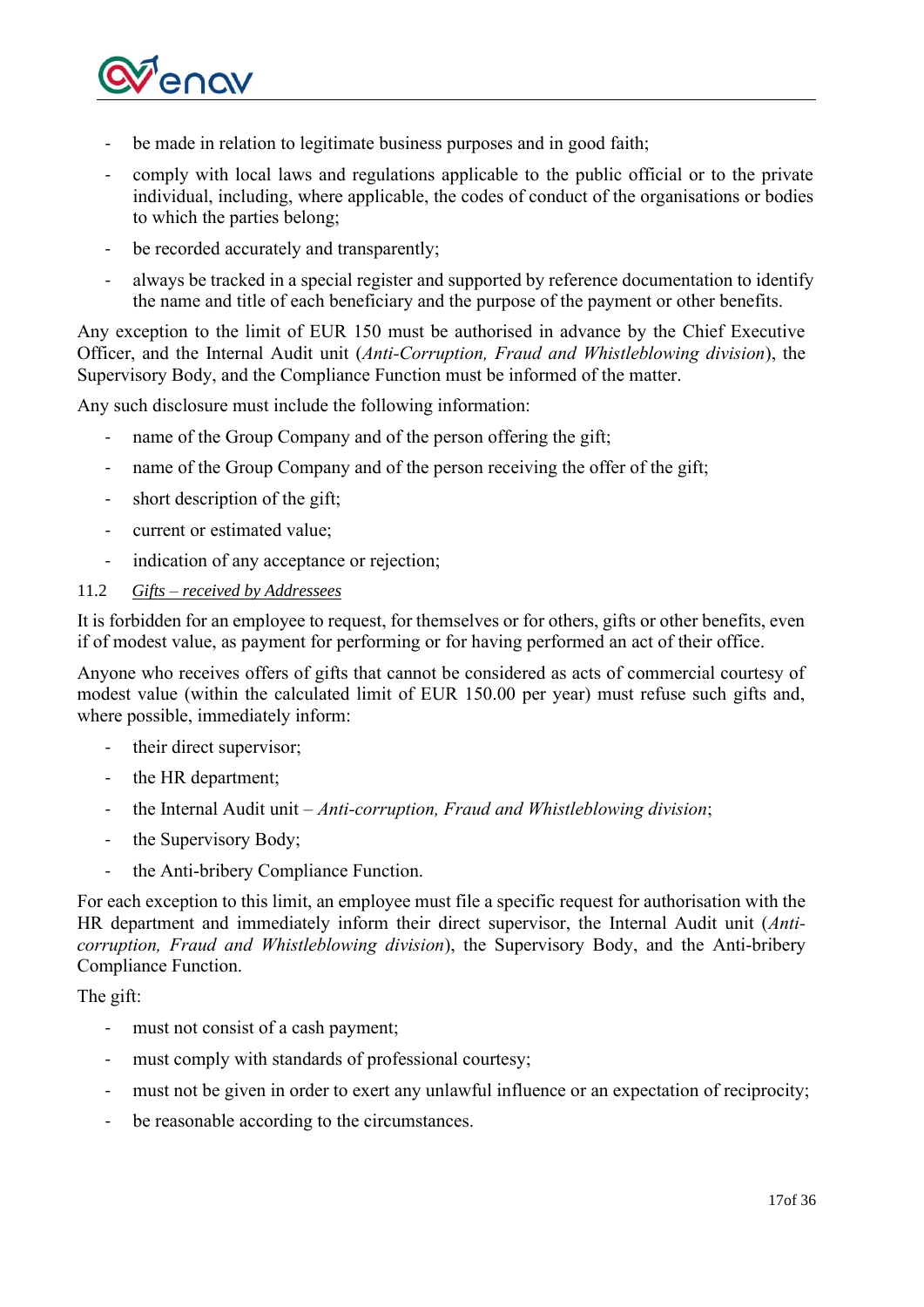

### <span id="page-17-0"></span>11.3 *Hospitality – offered by the Addressees*

This includes the costs of food, travel and accommodation incurred to host customers, including potential clients, or other institutional figures during exhibitions, fairs, expositions or similar events and visits to the company's headquarters, premises or production units.

These expenses also include business lunches or dinners offered, by Addressees entitled to pay hospitality expenses for third parties within the limits of normal courtesy relations, to representatives of national and international organisations collaborating with ENAV, e.g. for the development of European projects.

Addressees are required to observe the following principles of conduct:

- hospitality must be managed in compliance with the legislation, including tax legislation, applicable in Italy and abroad (in which case it is necessary to be able to trace the beneficiaries);
- hospitality may not be offered to persons other than the parties with whom the Group has business relationships (i.e. no meals or hotel accommodation may be offered to spouses, children, or other relatives);
- hospitality may only be offered in connection with company activities and must be appropriate to the circumstances;
- hospitality may not be provided in exchange for favours or benefits to the Company or to improperly influence any decision;
- the amounts for hospitality expenses must be in line with those envisaged for the executive staff of Group Companies, i.e. based on criteria of economy and within the limits of normality;
- notification must be sent in advance to the beneficiaries, allowing them to decline the invitation should it contravene the laws and regulations of their country or their personal convictions;

In the event that the amounts offered to third parties are significantly higher than those envisaged for executive staff of Group Companies, provided that they are reasonable and do not conflict with the laws and regulations of the relevant Country, they must be justified and authorised by the Human Resources Department and immediate disclosure of this must be provided to:

- the direct supervisor;
- the Internal Audit unit Anti-corruption, Fraud and Whistleblowing division;
- the Supervisory Board;
- the Compliance Function.

Any such disclosure must include the following information:

- name of the Group Company and of the person offering hospitality;
- name of the company and of the person to whom hospitality has been offered;
- brief description of the hospitality offered and related amount;
- indication of any acceptance or rejection;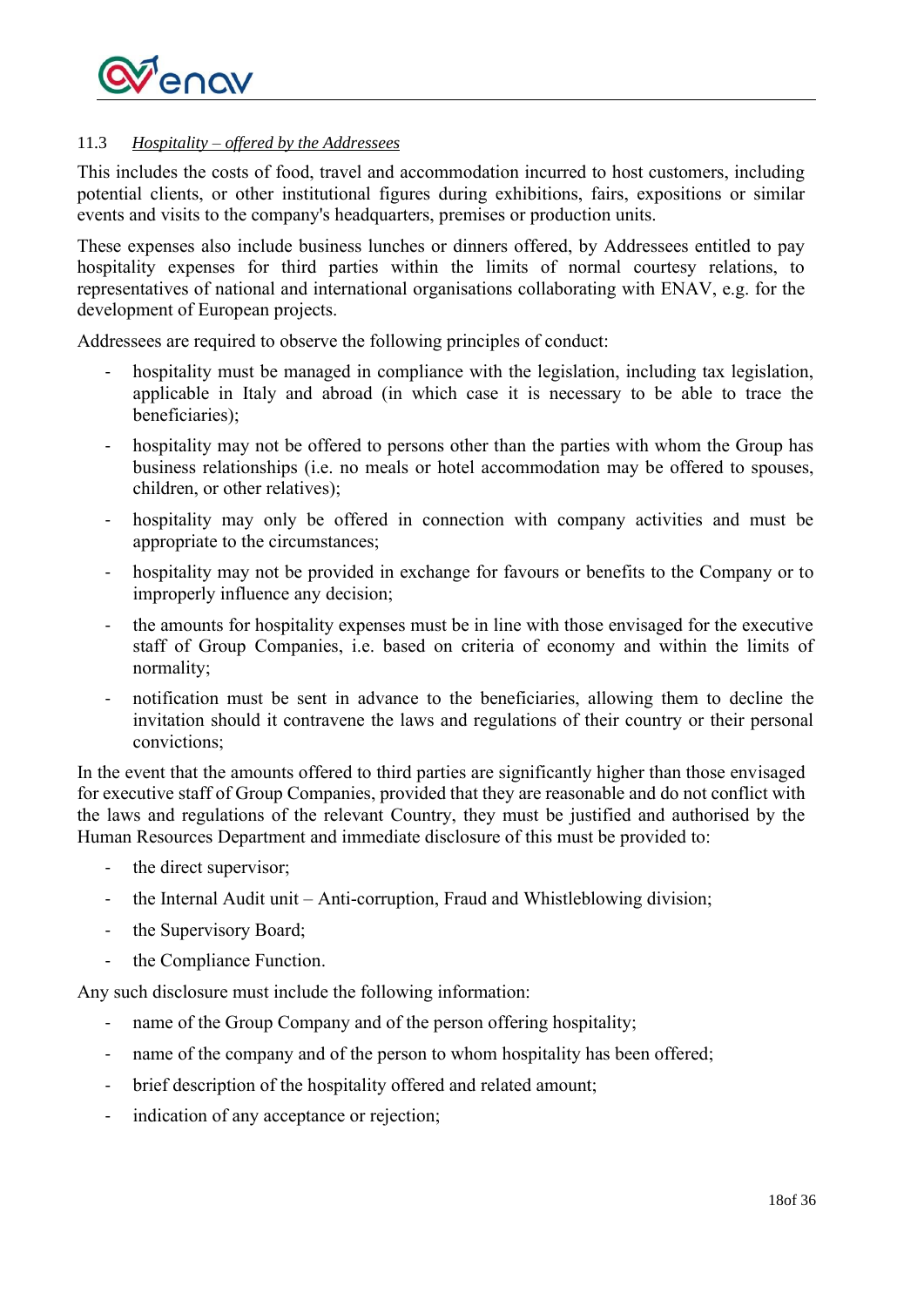

event or occasion relating to the invitation;

### <span id="page-18-0"></span>11.4 *Hospitality – received by Addressees*

In the course of their duties, Addressees may receive hospitality items (such as dinners, business lunches, hotels, transfers, transport, etc.).

In such cases, Addressees are required to comply with the following principles of conduct:

- they may receive hospitality only in relation to the performance of business activities;
- they must decline the invitation if there is a likelihood of a request for favours in exchange for hospitality;
- hospitality may not be received in exchange for the offer of favours;
- the amounts for hospitality expenses must be in line with those envisaged for the executive staff of Group Companies, i.e. based on criteria of economy and within the limits of normality.

In the event that the cost of the hospitality treatment received is clearly higher than that envisaged for the executive staff of Group Companies, provided that it is reasonable and does not conflict with the laws and regulations of the respective country, it must be specifically disclosed to:

- the direct supervisor;
- the Internal Audit unit *Anti-corruption, Fraud and Whistleblowing division*;
- the Supervisory Board;
- the Compliance Function.

The disclosure must include the following information:

- name of the Group Company and of the person receiving the hospitality;
- name of the third party offering the hospitality;
- event or occasion relating to the hospitality;
- short description of the hospitality received;
- indication of any refusal;
- declaration that the employee alone, and no relatives, received the hospitality.
- <span id="page-18-1"></span>11.5 *Representation expenses*

The Decree of 19 November 2008 of the Italian Ministry of the Economy and Finance dictated precise indications to identify representation expenses: *''these are considered as the disbursements for free of goods and services, carried out for promotional or public relations purposes and whose support meets the criteria of reasonableness according to the objective of also potentially generating economic benefits for the company, or is consistent with commercial practices in the sector [...] any other expense for goods and services distributed or supplied free of charge, including contributions paid free of charge for conferences, seminars and similar events whose incurrence meets criteria of relevance''.*

Representation expenses must therefore meet the following requirements: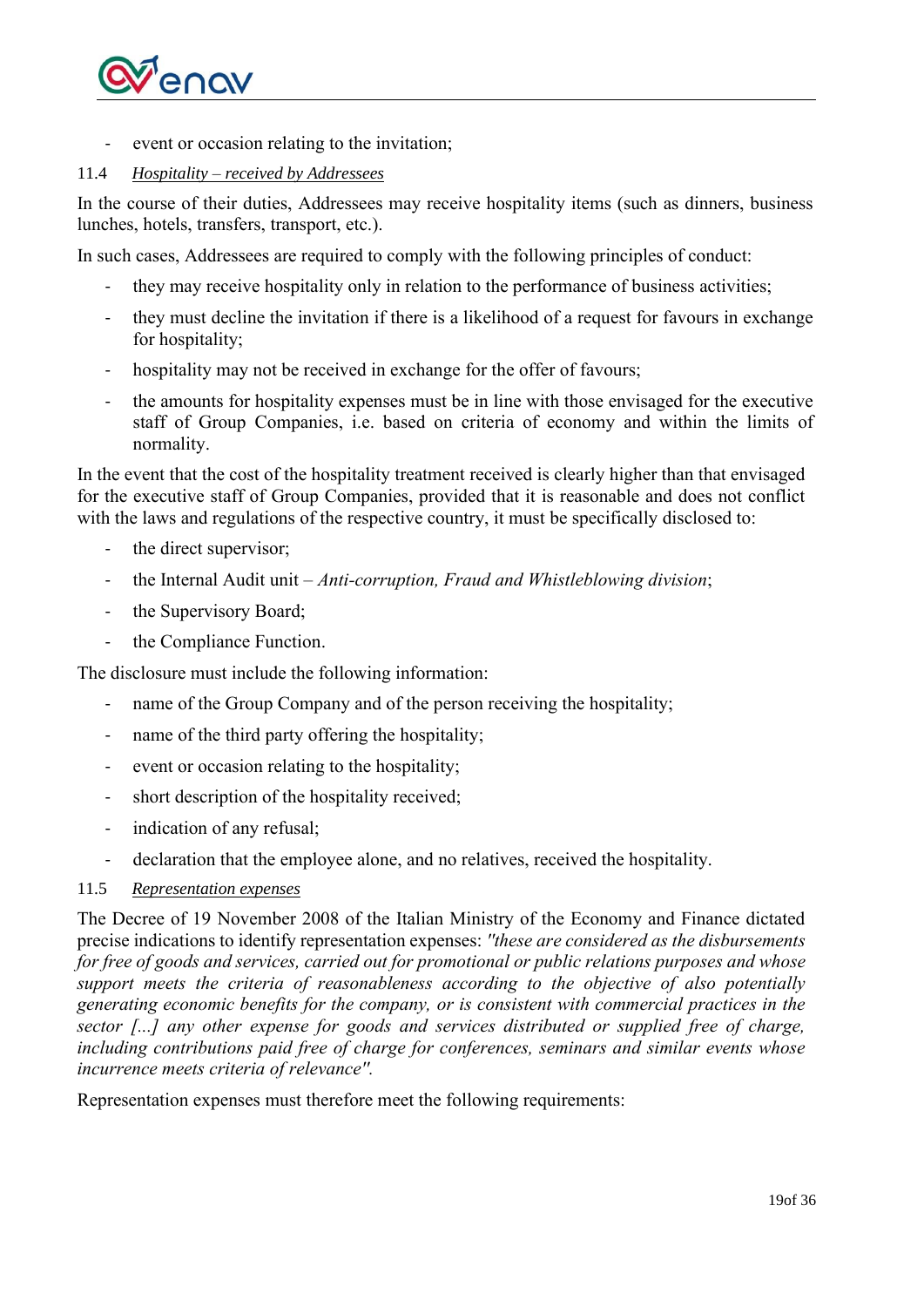

- they must be relevant: this includes any free disbursements that pursue promotional or public relations purposes. In other words, they must have the purpose of promoting the activities carried out on the market for the benefit of both current and potential customers;
- they must be offered in connection with company activities;
- they must be consistent;
- they must correspond to the concept of gratuity, i.e. they must be absent of any specific contribution or consideration on the part of the recipients of the goods and services supplied;
- they must not be provided in exchange for favours or benefits to the Company or to improperly influence any decision;
- the cost incurred must be reasonable, i.e. it must be paid in accordance with the objective of generating real or potential economic benefits or alternatively it must be consistent with commercial practices in the sector;
- the list of beneficiaries must be drawn up for each representation expense.

The Company department must prepare suitable documentation attesting to the effective performance of promotional activities and the identification of activities qualifying as ''promotional''.

Representation expenses must be the object of an information flow to:

- the direct supervisor;
- the Internal Audit unit *Anti-corruption, Fraud and Whistleblowing division*;
- the HR department;
- the Supervisory Board;
- the Compliance Function.

The disclosure must contain:

- the date and place of the event;
- a description of the event;
- a list of third parties participating in the event;
- a description of the expense.

### <span id="page-19-0"></span>11.6 *Liberality (donations, non-profit initiatives, charitable contributions)*

Donations to charitable organisations, government agencies and bodies, non-profit initiatives and social projects present the risk that valuable funds or assets will be diverted for personal use or will be of benefit to a Public Official or private individual.

ENAV and its Subsidiaries must therefore respect the following minimum standards:

- all contributions, donations and social projects must be carried out in accordance with the approved budget;
- liberality may not be granted to natural persons, but only to legal persons;
- liberality may be made only in favour of well-established, trustworthy legal persons with an impeccable reputation in terms of honesty and integrity;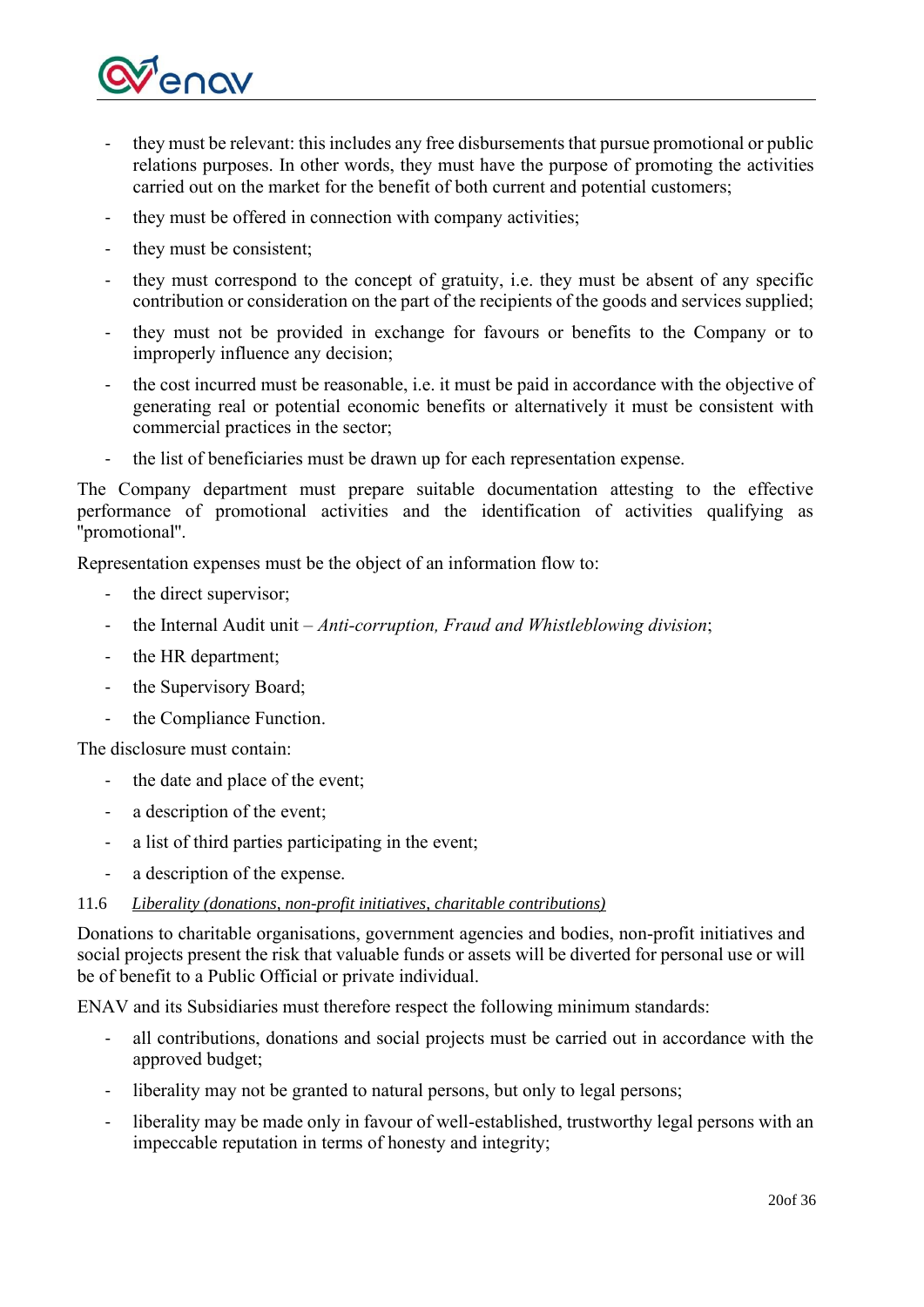

- the beneficiary must demonstrate that they have met all the requirements to operate in compliance with the applicable laws;
- a regulatory instrument must be adopted that regulates the process of approving contributions, non-profit initiatives and social projects and that provides for the approval of an adequate description of the nature and purpose of the individual contribution, due diligence regarding the beneficiary, and verification of the legitimacy of the contribution or initiative according to the applicable laws;
- in line with the relevant legislative and internal provisions and with the Code of Ethics, in the case of cash contributions, payments to the beneficiary must be made exclusively to the account registered in the name of the Beneficiary Institution; it is not permitted to make payments to encrypted accounts or in cash, or to a person other than the beneficiary organisation, or to a third country other than the country of the beneficiary institution. The payment must therefore contain clear identification of the recipient and the purpose of the payment;
- contributions must be recorded truthfully and transparently in the company's books and records;
- the beneficiary must undertake to record the contributions received in their books and records in an appropriate and transparent manner;
- ENAV and the Subsidiaries must also contractually obtain the right to verify the correct and effective use of these funds by the beneficiary.

### <span id="page-20-0"></span>11.7 *Sponsorships*

Like donations, sponsorships could be used as an act of corruption; in addition to the law, they must comply with the Group's internal regulations. Sponsorships must be implemented in an open and transparent manner.

ENAV and the Subsidiaries must therefore respect the following minimum standards:

- sponsorships must be aimed at promoting the image of Group Companies or used exclusively for institutional purposes;
- all sponsorship activities must be carried out in accordance with the approved budget;
- counterparties in sponsorship agreements must be reliable and have an impeccable reputation;
- the counterparty to the sponsorship agreement may not be a person with whom Group Companies have commercial and/or other relationships;
- the sponsorship approval process of must be regulated and, for the purpose of such approval, there must be an adequate description of the nature and purpose of the individual initiative, due diligence carried out in relation to the potential partner in the sponsorship agreement, and verification of the legitimacy of the initiative based on the applicable laws;
- the sponsorship agreement must be prepared in writing and must specifically contain:
	- a) the declaration of the counterparty that the amount paid by the Group Company will be used exclusively as payment for the service rendered and that such sums will never be transmitted to a public official or a private individual for corrupt purposes or transferred, directly or indirectly, to the members of the corporate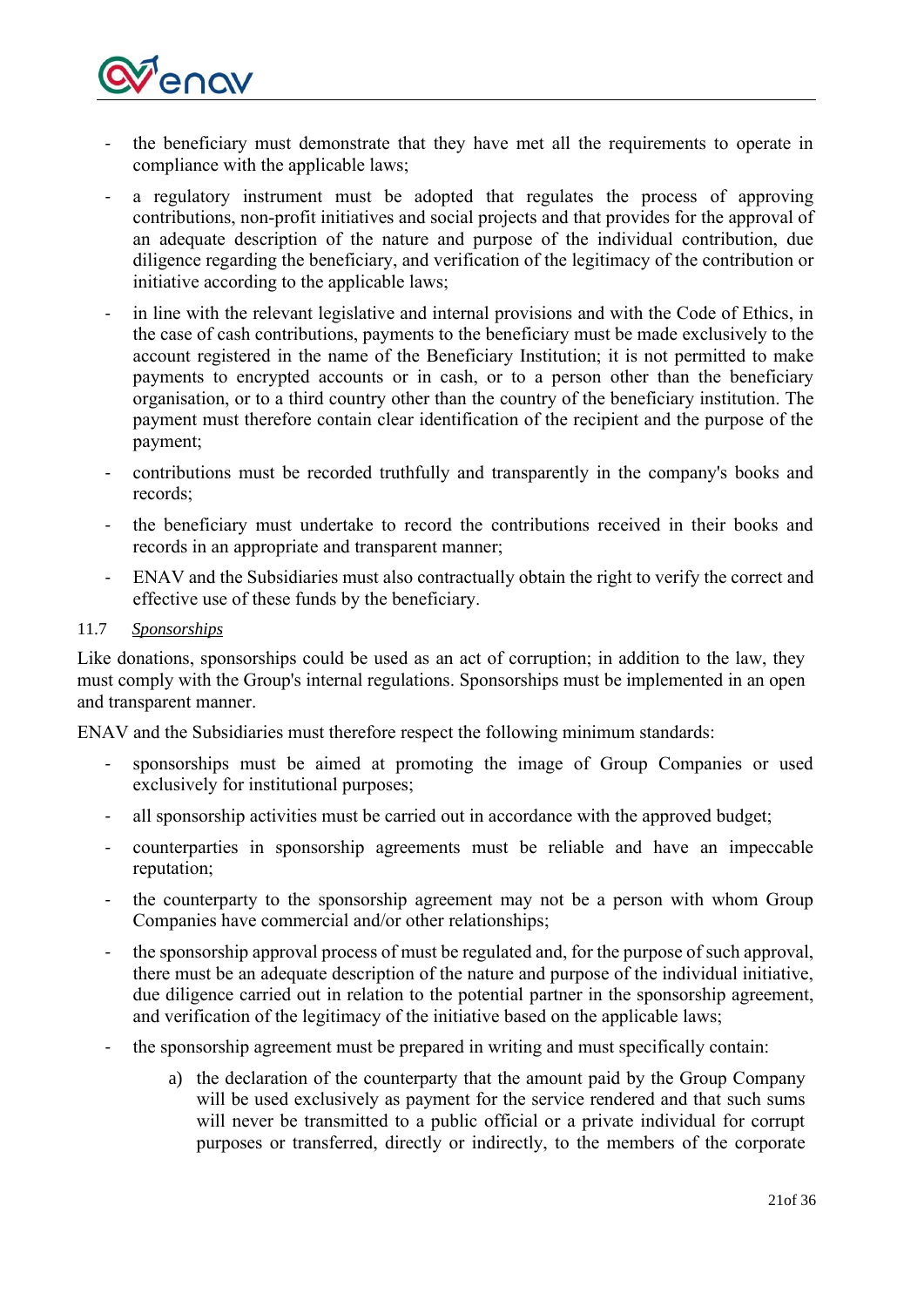

bodies, administrators or employees of Group Companies;

- b) the undertaking of the counterparty to comply with the Anti-Corruption Laws and to record the amount received in said party's books and records in a correct and transparent manner;
- c) clear identification of the beneficiary and purpose of the payment, the amount to be paid, the currency, the billing terms, the payment methods and conditions, taking into account that payments can only be made to the counterparty and to the country in which the counterparty is established, exclusively to the counterparty's registered account as indicated in the agreement, and never to encrypted accounts or in cash;
- d) the right of the Group Company to terminate the agreement, interrupt payments, and obtain damages in the case of violation of the Anti-Corruption Laws by the counterparty;
- e) the right of the Group Company to carry out checks on the counterparty.
- the amount paid by the Group Company in accordance with the sponsorship agreement must be correct and transparent in the accounting records of same;
- payments may be settled only after verification that the service has actually been performed; if an advance payment is contractually provided for, a check must be carried out in compliance with the principles of documentability and traceability;
- the implementation of the sponsored event must be documented (e.g. with videos, posters, brochures, photographic prints, etc.);
- the sponsorship agreement must be accompanied by a written note indicating the reason for the forecast of possible returns.

#### <span id="page-21-0"></span>11.8 *Political contributions*

The granting of direct or indirect contributions in any form to organisations, parties, political movements and/or their representatives is prohibited.

#### <span id="page-21-1"></span>11.9 *Relations with trade unions*

The granting of direct or indirect contributions in any form to worker trade unions is prohibited.

#### <span id="page-21-2"></span>11.10 *Procurement*

The procurement process and related activities are regulated by the relevant regional and national regulations and by the internal monitoring procedures.

The procedures define the general rules for the main activities of the procurement process and the standardisation of the sequence of actions with the aim of achieving objectives of effectiveness and efficiency. The procurement procedures of ENAV and Techno Sky, which by their nature are subject to compliance with public regulation, reflect the legislative provisions of Italian Legislative Decree 50/2016.

In compliance with this internal procedural *corpus* and as part of the procurement process, ENAV has adopted its own ''qualification system'' for suppliers competent to carry out works, a system of suppliers competent to provide services and supplies, and a system of professionals competent to carry out technical assignments to which Group Companies can refer when choosing the contractor. ENAV guarantees these systems adequate publicity.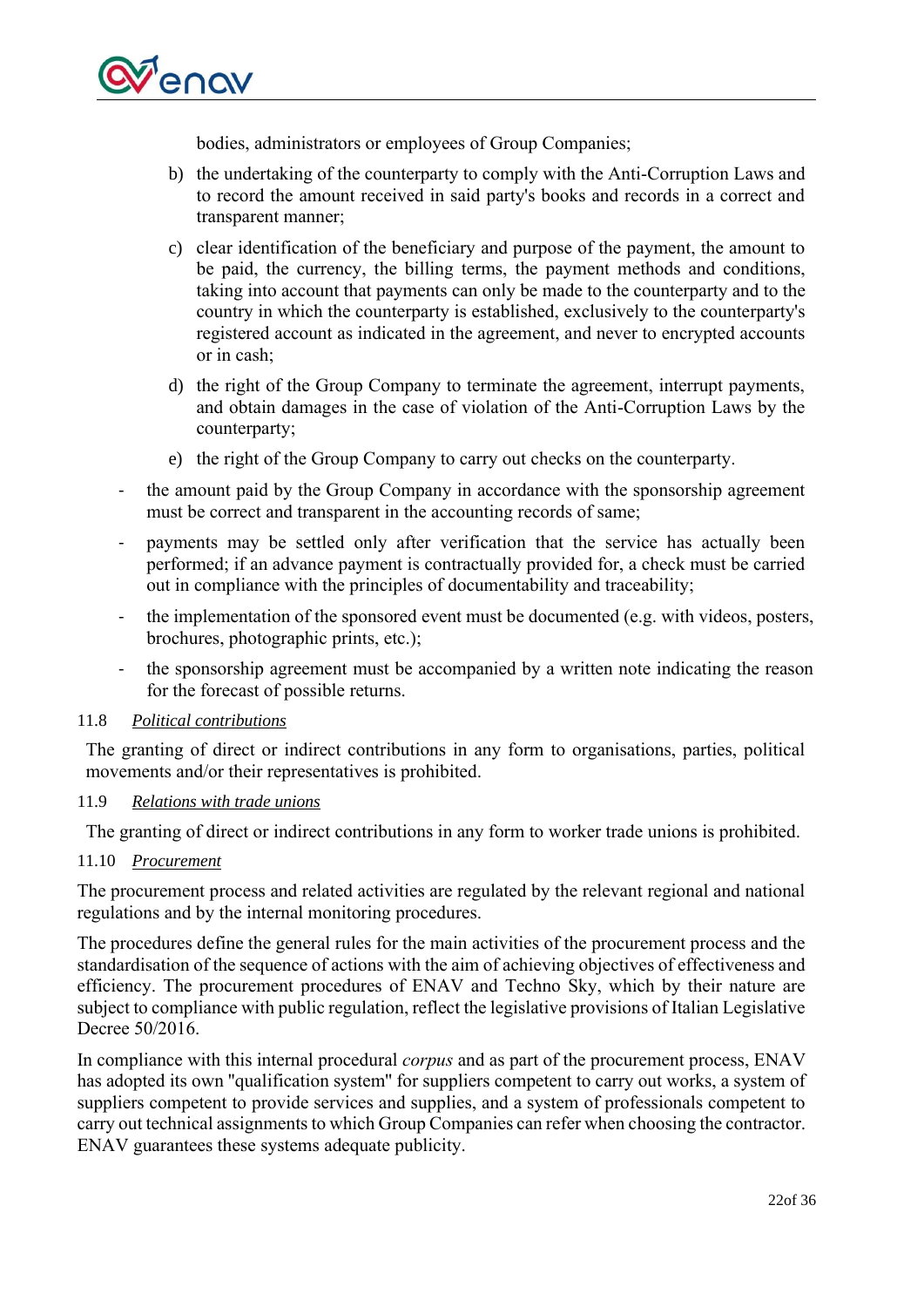

In general, in the process of choosing the contractor, signing the order letter and executing the agreement, Group Companies must comply with the following minimum standards:

- the *procurement* process must guarantee an adequate separation of functions between the party manifesting the need, the party pursuing the process of awarding/negotiation and contracting, and the party tasked with monitoring the contractual performance;
- the business associate<sup>7</sup> must undergo an adequate process of due diligence;
- respect of the powers that the company attributes to the various company parties for the signing of the agreement must be guaranteed;
- the traceability and documentability of the documentation that contributes to the various stages of the process must be guaranteed;
- compliance with the reference legislation must be guaranteed;
- the rotation of suppliers must be guaranteed in compliance with the principles of impartiality, equal treatment, transparency, proportionality and publicity;
- suppliers must be subject to periodic rigorous checks on the maintenance of the requirements of integrity and professionalism and on the respect of quality standards, including in the context of qualification systems;
- the right to terminate the agreement, interrupt payments, and obtain compensation for damages in the event of violation by the counterpart of the Anti-Corruption Laws, the Code of Ethics and the principles expressed by the 231 Model, as well as by this document must be contractually provided for;
- the right of Group Companies to carry out checks on the counterparty must be guaranteed;
- consistency and coherence between the services referred to in the agreement and the real needs of Group Companies must be guaranteed;
- it must be ensured that the supplier provides concrete services to the company and that it has the skills required for the performance of the contractual services;
- Group Companies must also be provided with a guarantee in the form of an appropriate declaration from the supplier certifying that said supplier shall act in accordance with the Anti-Corruption Laws;

### <span id="page-22-0"></span>11.11 *Payments*

All payments must be accurately recorded in the relevant books and records of the Company so as to reflect the transactions and payments in a truthful and correct manner and with reasonable detail. This principle applies to all transactions and expenses, whether they are significant or not from an accounting point of view. The payment provisions must be duly authorised in accordance with the internal rules which stipulate, inter alia, the double signing principle. Periodic bank reconciliations must be carried out.

When managing payments, the following minimum standards must be respected:

<sup>&</sup>lt;sup>7</sup>including but not limited to: customers, buyers, join ventures, joint venture partners, consortium partners, external suppliers, contractors, consultants, subcontractors, sellers, agents, distributors, representatives, intermediaries and employee investors)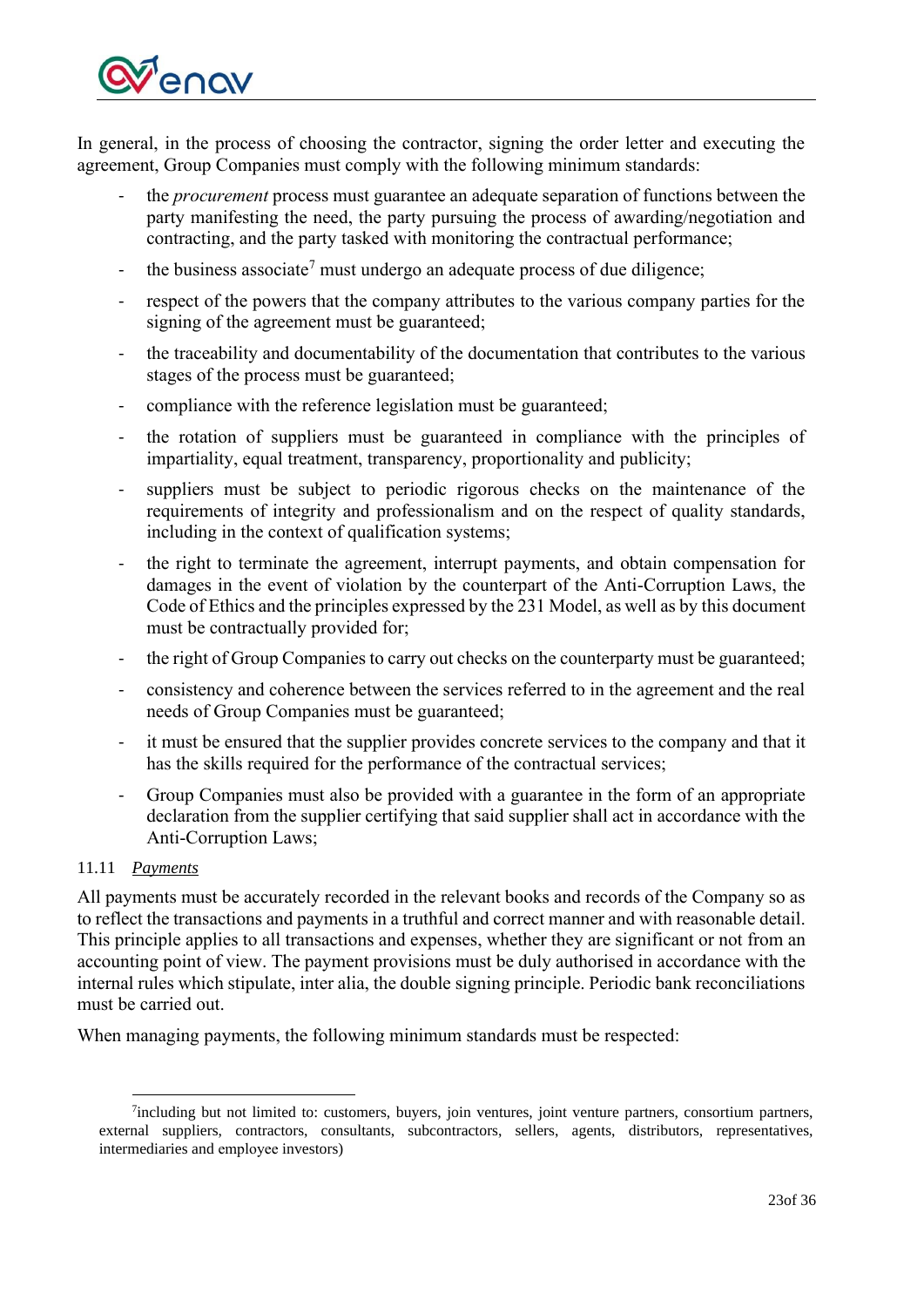

- no cash payments exceeding EUR 1,500 per transaction or payments via POS or electronic payments via bank transfers to peripheral current accounts exceeding EUR 1,000 (excluding VAT);
- payments must comply with the company's internal regulations;
- payments may be made only after certification that the proper performance of a service has taken place;
- no cryptocurrency payments may be made.

It is also forbidden to make or promise to make, directly or indirectly, or to receive payments or benefits or other perquisites in favour of public officials in order to speed up, favour, or ensure services howsoever due in the course of their duties, such as, by way of example: obtaining nondiscretionary permits for carrying out activities; non-discretionary procedures, such as customs procedures or visas, the provision of a public service.

These payments, known as ''Facilitation payments'', are considered as such where they concern activities that would in any case be carried out by a public official or routine and non-discretionary activities, and where all the legal requirements for obtaining the service have already been satisfied.

Any person receiving an offer of facilitation payments must refuse the payment and immediately inform:

- the direct supervisor;
- the Internal Audit unit *Anti-corruption, Fraud and Whistleblowing division*;
- the Supervisory Body;
- the Anti-bribery Compliance Function.

Furthermore, the Addressees may never consent to requests for invoices for services not rendered or to the payment of expenses that are not sufficiently documented unless for services which by their nature require advance payment (for example, training courses or purchase of publications, acquisition of exhibition spaces, etc.).

A request for payment that is made by a person external to the entity under threat to the safety of the employee or where their physical and/or psychological freedom falls within the hypothesis of "extorted payment". By their nature, "extorted" payments do not fall within the scope of the UNI ISO 37001 standard.

However, any person receiving a request for a payment under threat is required to promptly notify the payment to:

- the direct supervisor;
- the Internal Audit unit *Anti-corruption, Fraud and Whistleblowing division*;
- the Supervisory Body;
- the Anti-bribery Compliance Function.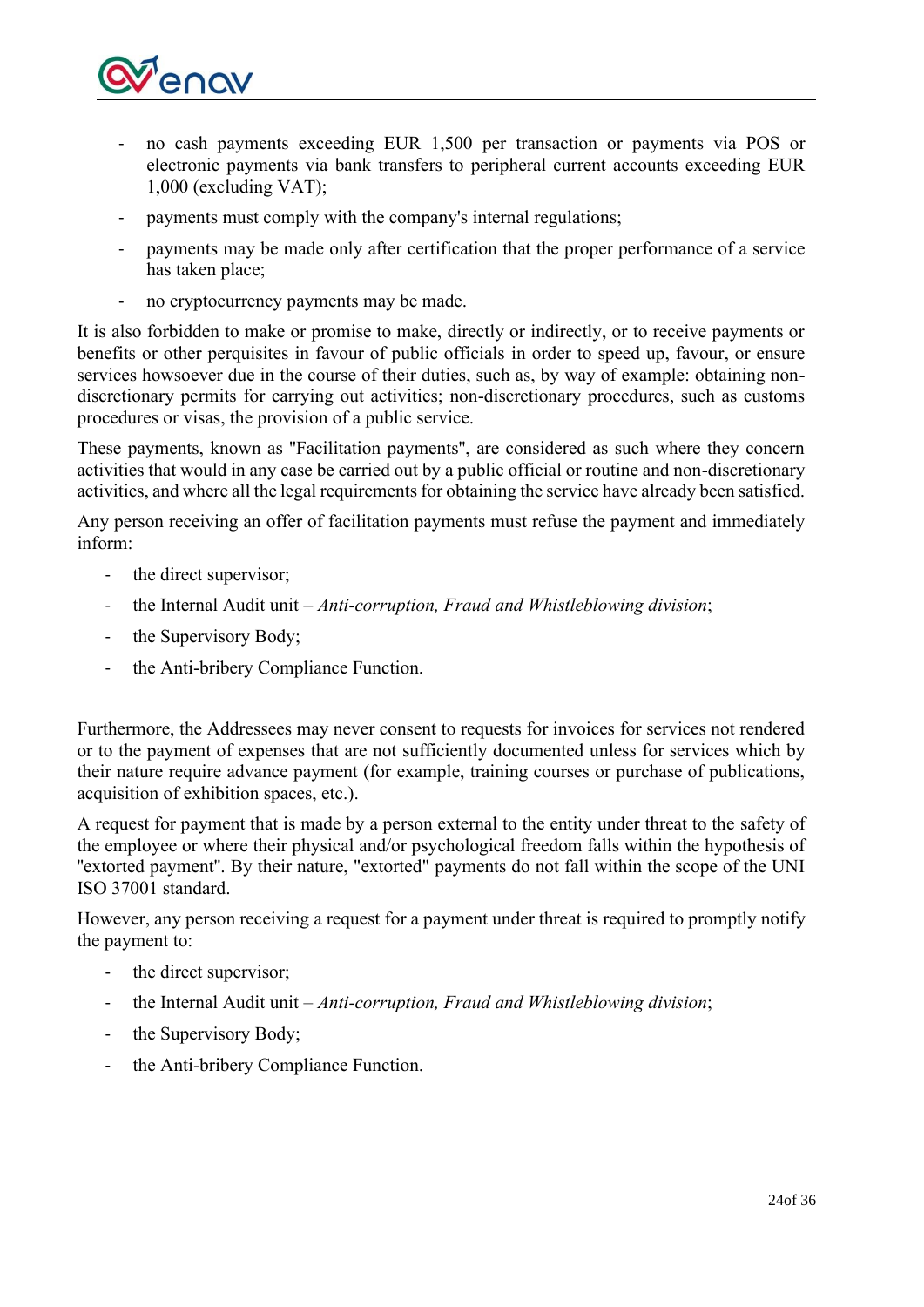

With regard to payments, the payment process in relation to employees is particularly important. Corruption can, in fact, occur through the payment of undue emoluments to natural persons who have participated in unlawful activities (e.g. employees or fictitious employees).

The following minimum standards must therefore be respected in the preparation and payment of salaries, emoluments and expense reports:

- as a rule, there must be a segregation of duties between those who process the pay-slips with the various cost items, those who manage the treasury and its accounting records, and those who issue the payment order to the bank;
- remuneration must be consistent with the role, responsibility and corporate policies;
- computerised tools must be put in place to automatically calculate days of absence due to illness, accident, holidays, etc. of overtime hours, days spent on mission, shift allowances, working days, and holidays overlapping with bank holidays, etc.
- wages or emoluments may not be paid in cash;
- payments may not be made to persons who have not had any working relationship with Group Companies (so-called fictitious employees) for the accounting period;
- the payments of the expense reports must be based on a prior check on the merits of the expenses carried out, for which suitable documentation and traceability must be guaranteed.

### <span id="page-24-0"></span>11.12 *Sale of goods or services*

Due diligence of the potential client is an important aspect of any proposal to sell goods or services.

Group Companies must comply with certain standards in this sales process including, by way of example:

- carrying out an assessment of the country risk in terms of corruption;
- ensuring, through contacts with representatives of third countries, the involvement, where possible, of multiple parties (at least two employees);
- the documentation to be submitted to participate in a tender must not contain false or fictitious documents that could alter the results of the tender;
- have the agreement signed by a person specifically delegated to do so;
- verify that the service provided corresponds to the provisions of the agreement and to the relative revenue;
- perform adequate due diligence in relation to any party chosen to perform part of the subcontracted services.

### <span id="page-24-1"></span>11.13 *Agreements with intermediaries*

Agreements with intermediaries may involve the risk of corruption related to the process of identifying intermediaries or agents and negotiating, stipulating, and executing agreements with intermediaries.

Group Companies must therefore comply with certain standards including, by way of example, the following: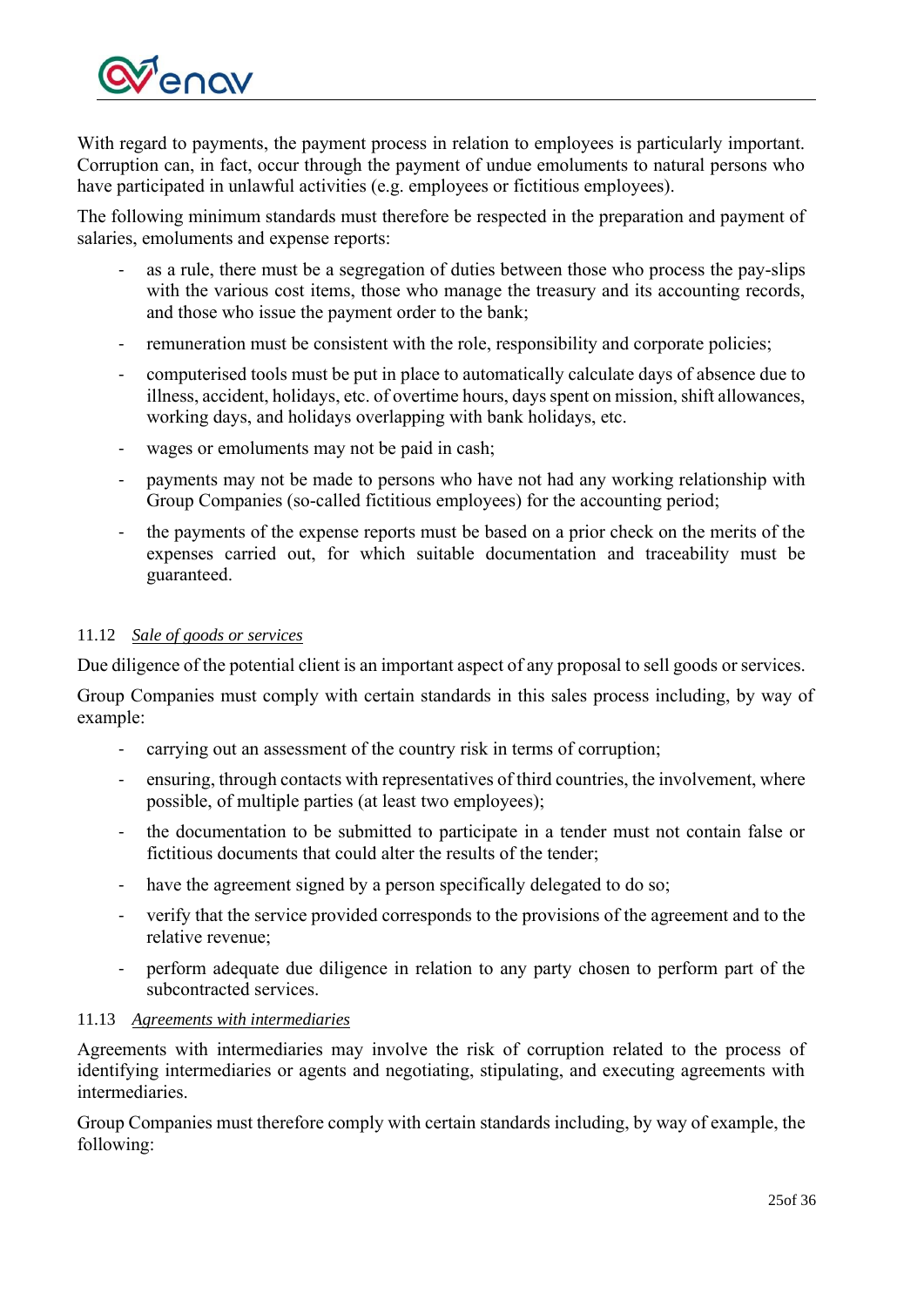

- the intermediary must have an impeccable reputation in terms of honesty and integrity and high ethical standards in their business practices and, in the event that the intermediary is a company, it may not be only recently established (no less than three years);
- intermediary selection must provide for adequate due diligence;
- the brokerage agreement must be signed by a company party with specific proxy powers;
- the brokerage agreement must be drafted in writing and must include:
	- a) the absence of power on the part of the intermediary to act on behalf of Group Companies;
	- b) a clear description of the assignment to be carried out by the intermediary;
	- c) the amount of the settlement that must be made exclusively against sure revenues;
	- d) the undertaking of the intermediary to always comply with the Anti-Corruption Laws, the Code of Ethics, the OECD Convention on Combating Bribery of Foreign Public Officials in International Business Transactions, and the anti-corruption law applicable in the territory for which the agreement is stipulated;
	- e) acknowledgement of having read the 231 Model;
	- f) the undertaking of the intermediary to comply with the Corruption Prevention Policy and this document;
	- g) the undertaking of the intermediary to ensure that any person associated with the intermediary or performing services in connection with the brokerage agreement performs such tasks only on the basis of a written agreement that imposes on such persons equivalent conditions as those stipulated for the intermediary;
	- h) the declaration and the undertaking of the intermediary that the sum of money payable under the brokerage agreement will be used only as remuneration for their professional service and that no part of said sum will be paid to a public official, private individual, or a family member thereof for the purposes of corruption, or to the counterparty with whom the Group Company intends to do business;
	- i) the terms and conditions of payment for invoicing;
	- j) the right of Group Companies to carry out checks on the intermediary;
	- k) a clause stipulating the non-transferability of the agreement;
	- l) the declaration that, at the time of signing the agreement, neither the individual nor their family members, nor the owners (in the event that the intermediary is a company) nor their family members are public officials or persons in charge of a pubic service or are in a situation of potential conflict of interest for the activities envisaged by the agreement;
	- m) the obligation for the entire duration of the agreement to inform the hierarchical superior in the event that the intermediary or their family members become public officials or persons in charge of a pubic service or find themselves in a situation of potential conflict of interest;
	- n) the right of the Group Company to suspend payment, to terminate the agreement and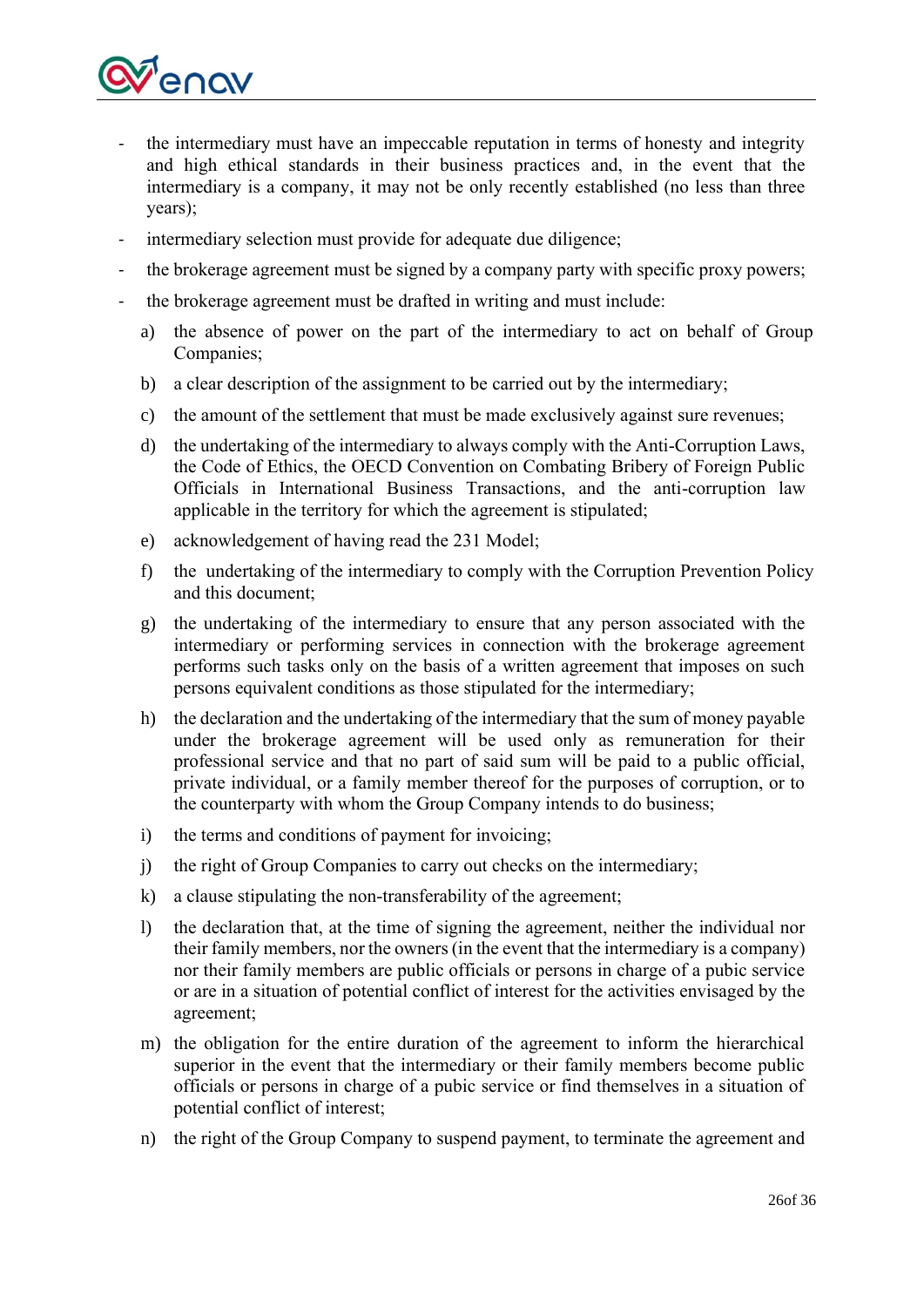

to claim damages in the event of violation of the Anti-Corruption Laws or of the anticorruption commitments set forth in the brokerage agreement.

- the payment of the brokerage fee must be commensurate with the commonly recognised professional rates, the volume of the agreement and the type of supply (and in any case may not exceed an overall amount of 15% of the value of the agreement);
- payments to the intermediary may not be made in favour of a person other than the intermediary, to a bank account other than that of the intermediary, or to a country other than that of one of the parties or in which the agreement will be performed;
- payments may not be made to encrypted accounts or in cash;
- payments are made exclusively after verification by the competent corporate functions of the correct performance of the service;
- Group Companies reserve the right to carry out checks at the intermediary on compliance with ethical principles and contractual clauses.

### <span id="page-26-0"></span>11.14 *Consulting and professional services*

Consulting is one of the areas at greatest risk of corruption.

The process of assigning consulting and related activities are regulated in ENAV by internal procedures that define the general rules for the main activities of the process and which reflect the provisions of Italian Legislative Decree 50/2016 to which ENAV, due to its specific nature, must submit.

Group Companies must therefore comply with the following minimum standards when awarding consulting contacts:

- the selection process carried out for the consultant must provide for adequate due diligence that also offers assurances in terms of honesty and integrity. In the event that document checks reveal elements that do not offer adequate assurances of integrity and/or honesty, Group Companies must exclude such parties from participating in the competitive process;
- the selection of the consultant must be carried out through the acquisition and evaluation of multiple offers without prejudice to the specific cases regulated by the internal regulations which, in any case, guarantee greater rigour than the reference national legislation;
- the principle of supplier rotation must be guaranteed;
- the consulting agreement must be drafted in writing and must contain:
- a) a detailed, clear and precise description of the service due from the consultant;
- b) a declaration by the consultant that the payment received is solely the remuneration for the services defined in the agreement and that such sums will never be used for purposes of corruption;
- c) a declaration that, at the time of signing the agreement, neither the party nor their family members, nor the owners (in the event that the consultant is a legal person) nor their family members are public officials;
- d) the obligation for the entire duration of the agreement to inform the hierarchical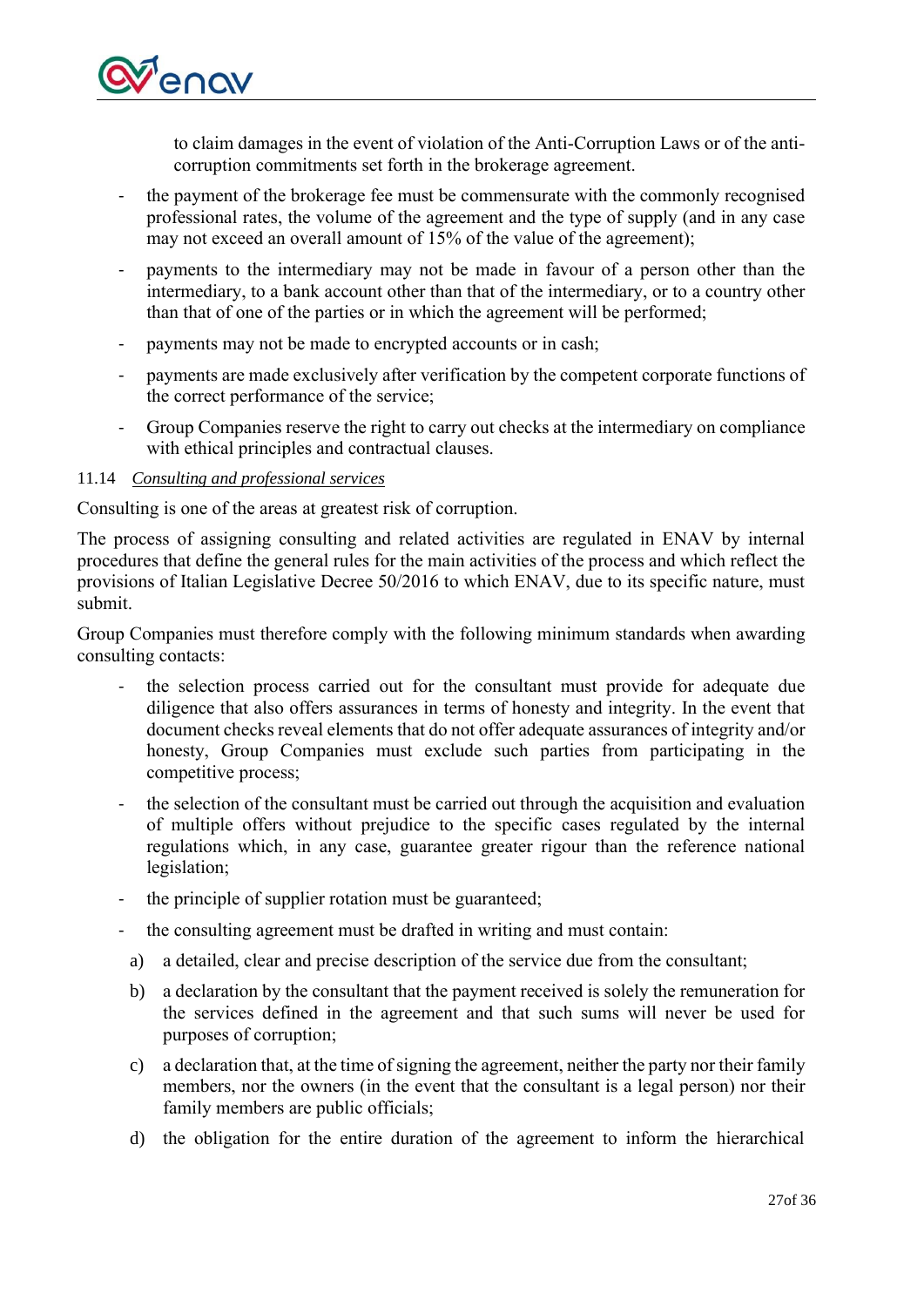

superior in the event that the consultant or their family members become public officials;

- e) a declaration of the absence of any, including any potential, conflict of interest at the time of signing the agreement, and the undertaking of the consultant to promptly notify ENAV and Group Companies in the event that such a conflict arises during the performance of the agreement;
- f) terms for invoicing and payment methods;
- g) the expectation that payments will be made exclusively in favour of the consultant, exclusively to the account held by the consultant as indicated in the agreement, and never to encrypted accounts or in cash;
- h) the undertaking of the consultant to comply with applicable laws and in particular the Anti-Corruption Laws, in addition to the Code of Ethics and the principles contained in the 231 Model;
- i) the undertaking of the consultant to comply with the Policy for prevention of corruption and this document;
- j) the undertaking of the consultant to ensure that employees or contractors tasked with performing services in relation to the agreement have the same ethical requirements as those required by the consultant and fulfil the same obligations;
- k) the undertaking to promptly report to the Group Companies any demand or request relating to any undue payment of money or other benefits received from the consultant in relation to the performance of the agreement;
- l) the undertaking of the consultant to inform the Group Companies of any changes in their ownership structure and/or relating to the information provided during the selection phase;
- m) the right of Group Companies to perform audits on the consultant, including the right to audit in the event that Group Companies have reasonable grounds to suspect that the consultant may have violated the provisions of the agreement relating to compliance with anti-corruption laws;
- n) the right of Group Companies to suspend payment, to terminate the agreement, and to obtain compensation for damages in case of the violation of anti-corruption obligations.

### <span id="page-27-0"></span>11.15 *Accounting and financial reporting*

With regard to the keeping of accounts, Group Companies undertake to comply with the Italian Civil Code, the special laws, and applicable National and International accounting principles.

Group Companies also undertake to comply with the following minimum standards:

- to justify all receipts, payments, and all transactions in general, and clearly identify the purpose of these instances in such a way that each transaction is authorised, verifiable, legitimate, consistent and appropriate;
- to promptly enter all costs and revenues in a complete and accurate manner in the financial statements and have adequate supporting documents issued in compliance with the applicable laws and with the relevant provisions of the internal audit system;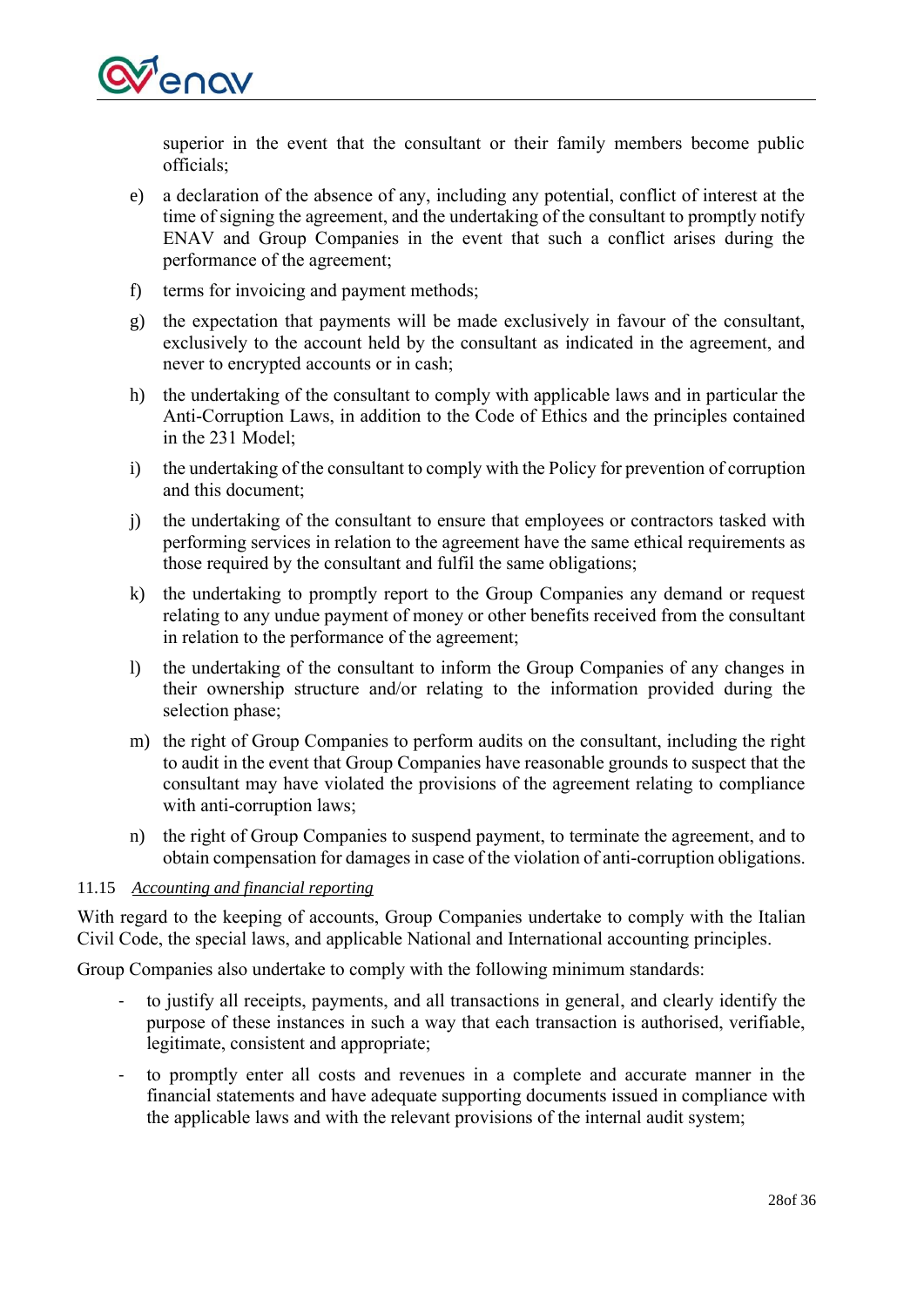

- to prohibit hidden or unrecorded funds or accounts;
- to guarantee the correctness of the recording process and the accuracy of the transactions that flow into the financial statements and that the same are verified by the competent managers through the controls provided for by the administrative and accounting documents;
- to accurately record all payments and receipts relating to the company's books and records in order to reflect the related transactions in a detailed, truthful, correct and reasonable manner.

#### <span id="page-28-0"></span>11.16 *Selection and recruitment of personnel*

The following minimum standards must be respected in selecting and recruiting personnel:

- the need for recruitment to a position must be proven by specific demands authorised by parties with decision-making power
- the processing of "tailored" entry requirements is prohibited;
- candidates must be evaluated by at least two people and the outcomes of the entire evaluation process must be adequately tracked;
- a process of due diligence must be carried out before the recruitment of the selected party, verifying in particular the ethical profile of the candidates and the absence of potential conflicts of interest;
- the power to formalise the employment relationship must be assigned, via specific proxy powers, to a single and specific company party.

#### <span id="page-28-1"></span>11.17 *Reward systems (MBO for executives and managers)*

Corruption can also consist of the payment of undue payments to employees who have participated in unlawful activities in the course of their professional activity.

The following minimum standards must therefore be respected in the preparation and payment of MBO for the executive and management staff, as set out in the Internal Policy:

- additional bonuses must be consistent with the role, responsibility and corporate policies;
- merit policies must be formalised as a matter of priority;
- a budget to be allocated to reward systems must be determined before bonuses are awarded;
- the amount of the bonus must be determined in percentage terms compared to the gross annual earnings (for managers) at the beginning of the year;
- performance bonuses, performance objectives and other incentive elements of remuneration must be periodically reviewed by the competent functions to verify the existence of effective safeguards to avoid the potential for corruption;

#### <span id="page-28-2"></span>11.18 *Corporate transactions (JV, MA&D)*

Joint ventures, transactions for the acquisition and sale of equity investments, mergers, demergers, conveyance, and acquisitions of company branches must be carried out in compliance with the following minimum requirements: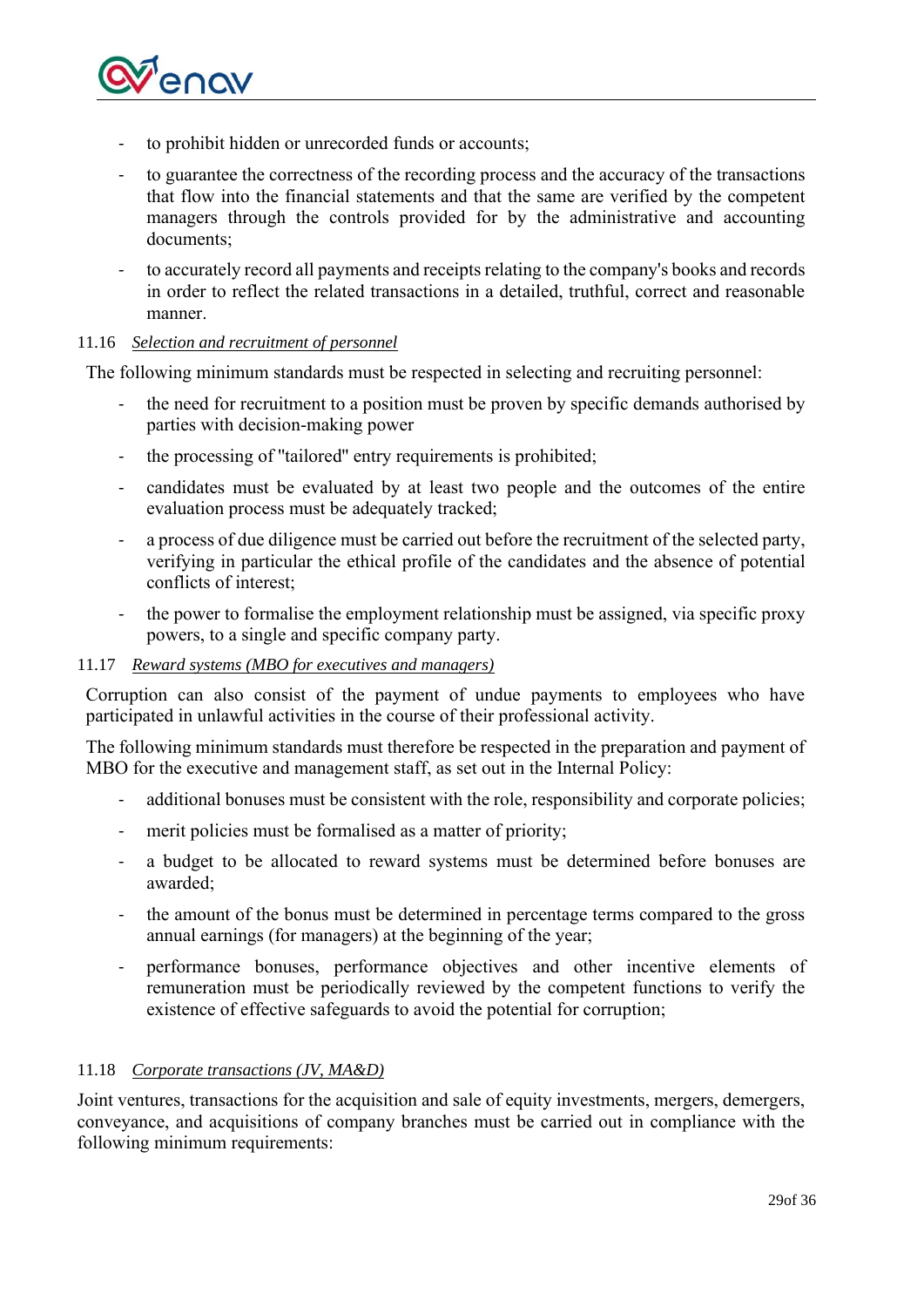

- they may only be executed following the completion of due diligence in relation to the counterparty. The due diligence must relate to said party's reputational and reliability profile and the possible existence of proceedings or convictions for corruption offences or for other offences likely to affect the professional requirements behoving the counterparty. The analyses must also take into due consideration any "inherited" risks, that is, risks connected to criminal offences committed in the past. Counterparty means both the target of the transaction (for example, the company being acquired) and the counterparty of the transaction (the company that is divesting or acquiring the investment) or the partner in the joint venture;
- they shall be subject, if the conditions are met, to a *fairness opinion* or to an evaluation carried out by an independent party;
- they shall be submitted to the approval of the Board of Directors after obtaining the opinion of the Control, Risks and Related Parties Committee.

### <span id="page-29-0"></span>11.19 *Management of relationships with public entities for obtaining financing or contributions, concessions, authorisations, and licences*

All relationships pertaining to Addressees that involve public officials and persons in charge of a pubic service must be conducted in compliance with the Anti-Corruption Laws, the Code of Ethics, the 231 Model, and these Guidelines as the activity could give rise to acts of corruption where, by way of example, a representative of Group Companies offers money or other benefits to the public official in order to obtain an undue loan in favour of Group Companies.

Relations with ENAC, with other certifying bodies, with public bodies carrying out inspections, (e.g. in the field of accident prevention), can expose ENAV to the risk of engaging in corrupt activities. Indeed, a case may occur where a member of the Company, in order to obtain the renewal of certification in the absence of the requisites prescribed by the law (e.g. pilot's licence), or in order to avoid a penalty from a local health authority, offers an unfair advantage to a public official (member of the police forces, INPS (national social welfare institute) officer, etc.).

ENAV is therefore assiduous in ensuring that relations between its personnel and the Public Administration are based on full regulatory compliance for the prevention of such phenomena, comprising the promise or offer of assets and/or advantages to members of the Public Administration in order to influence autonomy of judgment or to induce them to unjustifiably favour the Company.

For this purpose, the actions of Group Companies and of the Addressees must comply with the following minimum standards:

- to act in compliance with all applicable legislative and internal provisions;
- to base relationships with public officials and persons in charge of a pubic service on the principle of correctness, transparency, collaboration, availability, and full compliance with their institutional role;
- when a negotiation or a request or any relationship with the public officials and persons in charge of a pubic service is ongoing, Addressees must not try to improperly influence the decisions of the counterparty that negotiates or makes decisions on behalf of the respective public administrations;
- prohibition to pay or offer, directly or indirectly, money or gifts or any benefit to public officials and persons in charge of a pubic service to compensate for an act of their office;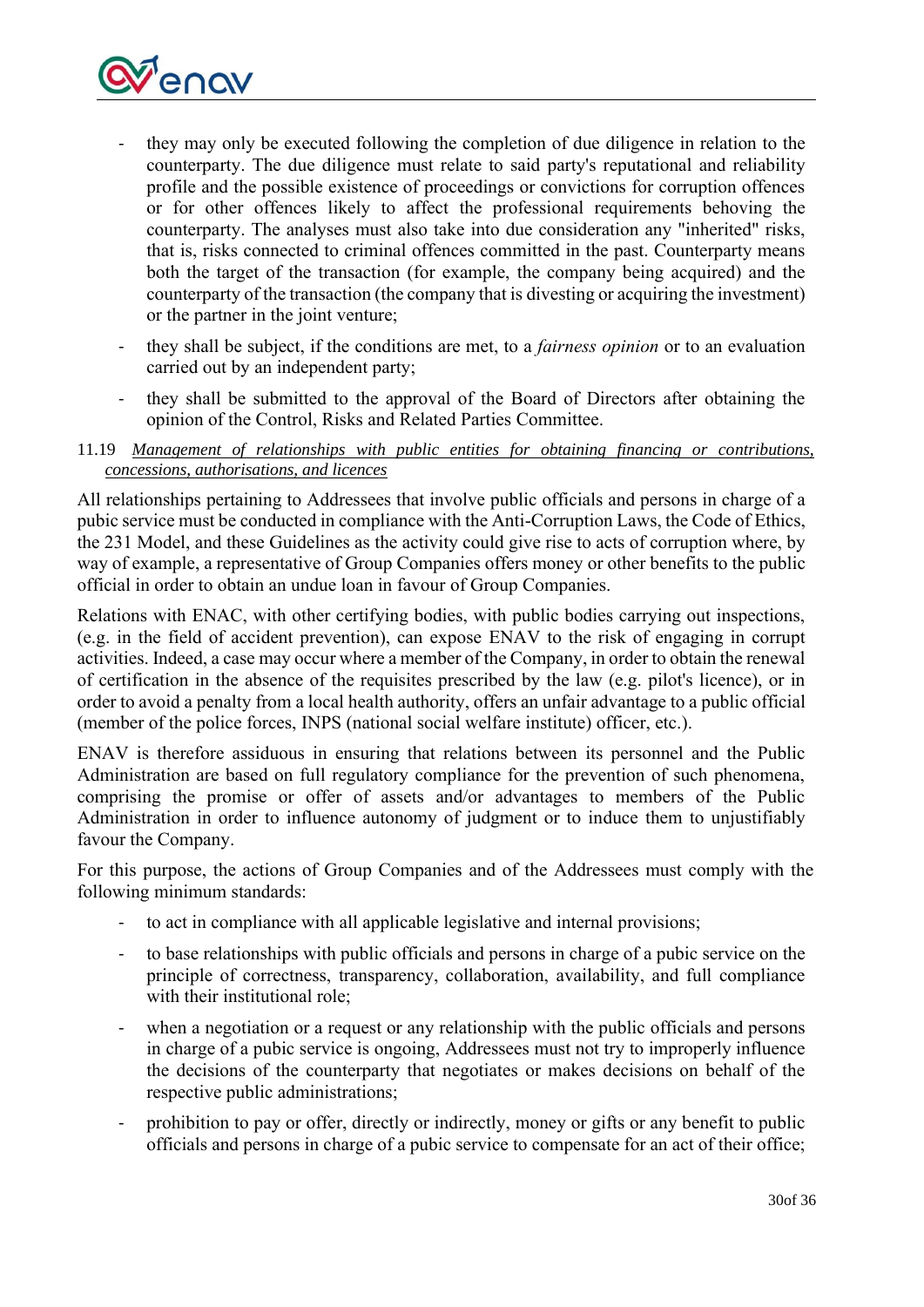

- the preparation of the related documentation must be carried out with the utmost diligence and professionalism in order to provide clear, accurate, complete, faithful and truthful information, indicating any conflicts of interest in the appropriate form and manner;
- the documentation must be processed in a timely manner and in clear, objective and exhaustive language and be verified and signed by managers with appropriate proxy powers;
- a plurality of persons must be guaranteed in relationships with certifying bodies and/or with public officials and persons in charge of a pubic service in the management of national or EU funds;
- appropriate checks must be guaranteed regarding the correctness of the reporting on the financing obtained.

## <span id="page-30-0"></span>**12. DUTIES OF ADDRESSEES**

In carrying out certain functions, Addressees may - given the specific activity that the Company performs in an essential public service - hold the status of public officials or persons in charge of a pubic service (e.g. members of an award commission or members of a test committee).

It is recalled that, in compliance with the Anti-Corruption Laws, it is forbidden:

- to offer, promise, give, pay, or authorise a person to give or pay, directly or indirectly, material benefits, economic benefits or other benefits to a public official or an individual (active bribery) in order to solicit acts that are in violation of the law;
- to accept, or authorise a person to accept economic benefits or other benefits from a public official or an individual (passive bribery) in order to perform an unlawful act;
- to accept or offer money or other benefits to omit or delay the performance of an official act (direct bribery);
- to accept or offer a service or promise of money or other benefits in exchange for the performance of an act contrary to the duties of the office (indirect bribery);
- to abuse the office and powers of a public official (a situation which may arise for the ENAV employee in the exercise of certain functions) to force a person to unduly give or promise to them or a third party money or other benefits (''concussione'' – aggravated inducement to bribery);
- to abuse the office or powers of a public official or person in charge of a pubic service to induce a person to unduly give or promise to them or a third party money or other benefits (undue inducement to give or promise benefits);
- for directors, general managers, managers in charge of drafting company accounting documents to solicit or receive, including through third parties, for themselves or others, undue money or other benefits, or accept the promise of these, to perform or to omit an act in violation of the obligations inherent to their office or duties of loyalty (corruption between private individuals);

In addition to the foregoing, prohibited conduct includes any "*facilitation payments*" (i.e. unofficial low-value payments) made with the aim of speeding up, facilitating, or securing the performance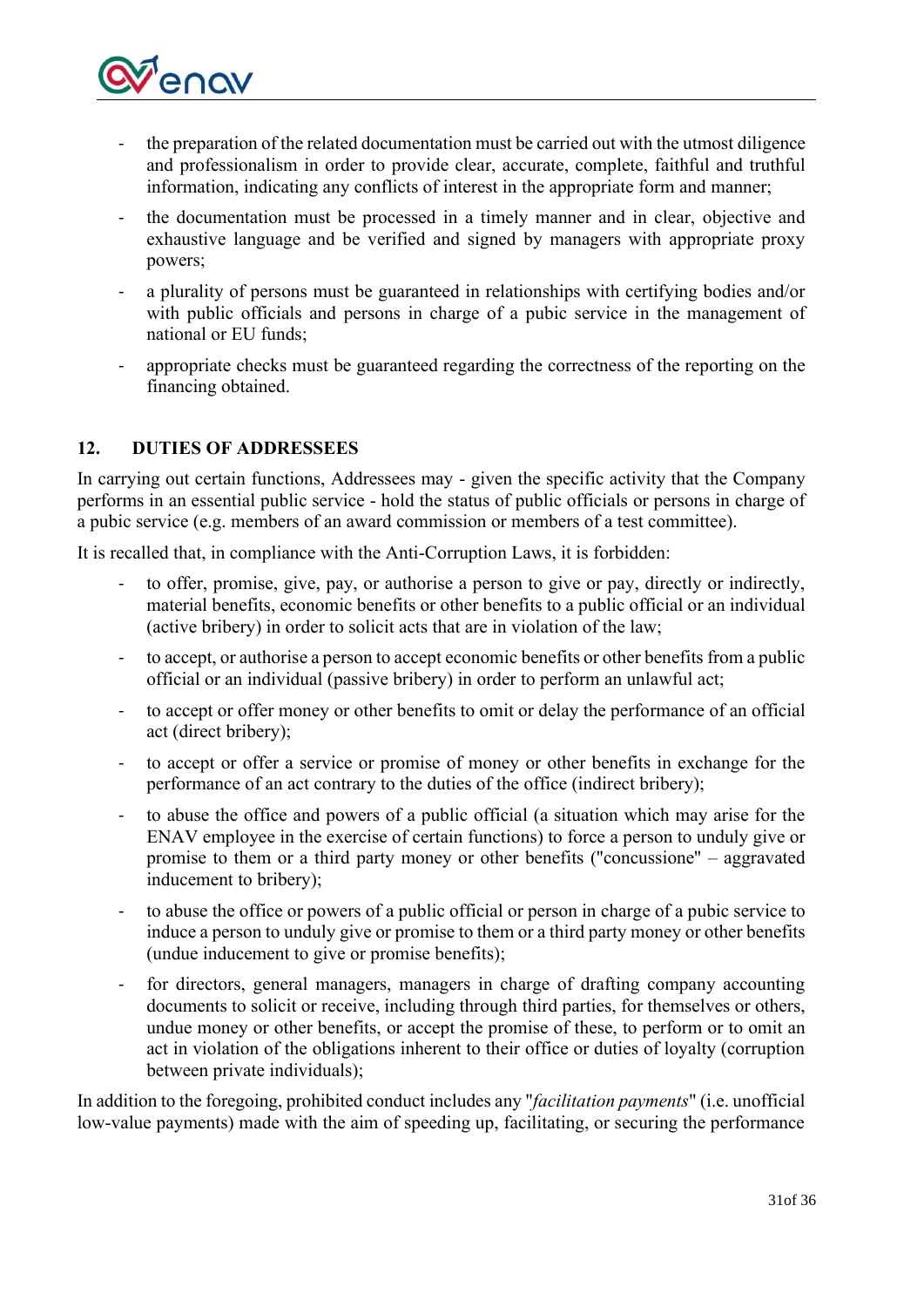

of a routine activity or activity due in the context of the duties of public or private parties with which Group Companies have relationships.

## <span id="page-31-0"></span>**13. INTERNAL REGULATORY INSTRUMENTS**

For each of the above relevant activities, the Company has adopted internal regulatory instruments each of which defines for the relevant business process: (i) the roles and responsibilities of the main actors involved in the process (organisational manual); (ii) the rules of conduct that must be observed in each phase of the process (internal procedures and policies).

The Internal Regulatory Tools are available on the company intranet.

Changes to procedures are tracked with listing of versions: the individual *process owners* are responsible for updating the lists to ensure consistency and compliance with the provisions set out in these Guidelines and other documents approved by senior management on the subject of anti-corruption in addition to incorporating into the internal regulatory documentation any elements identified by the Anti-bribery Compliance Function that may strengthen the Anticorruption System.

All operational documentation resulting from application of the Internal Regulatory Instruments, including any updates thereto, is kept by the company departments responsible for a period of at least 10 years.

## <span id="page-31-1"></span>**14. REPORTING**

ENAV has adopted its own regulation on *whistleblowing* (the "*Whistleblowing* **Regulation***"*), which can be consulted for a detailed analysis of the process of receiving, managing and processing reports of potential violations concerning, inter alia, the management system for prevention of corruption.

Specifically, the currently applied Whistleblowing Regulation (i) identifies the objectives and purposes of the regulation; (ii) identifies the persons who can make reports; (iii) limits the scope of the conducts, events or actions that may be the subject of reporting; (iv) identifies and prescribes the general principles and rules that govern the reporting process.

The Whistleblowing Regulation is consistent with the provisions of Standard 37001, insofar as it:

- encourages reporting of suspicions in good faith or on the basis of a reasonable and confidential belief, without fear of retaliation;
- provides for the reporting methods and the recipients of communications;
- provides that reports are treated confidentially to protect the identity of the whistleblower and other persons involved or mentioned in the report, with the exception of cases in which it is necessary to know the identity of the whistleblower in order to conduct investigations;
- allows for anonymous reports;
- protects the whistleblower from retaliatory acts.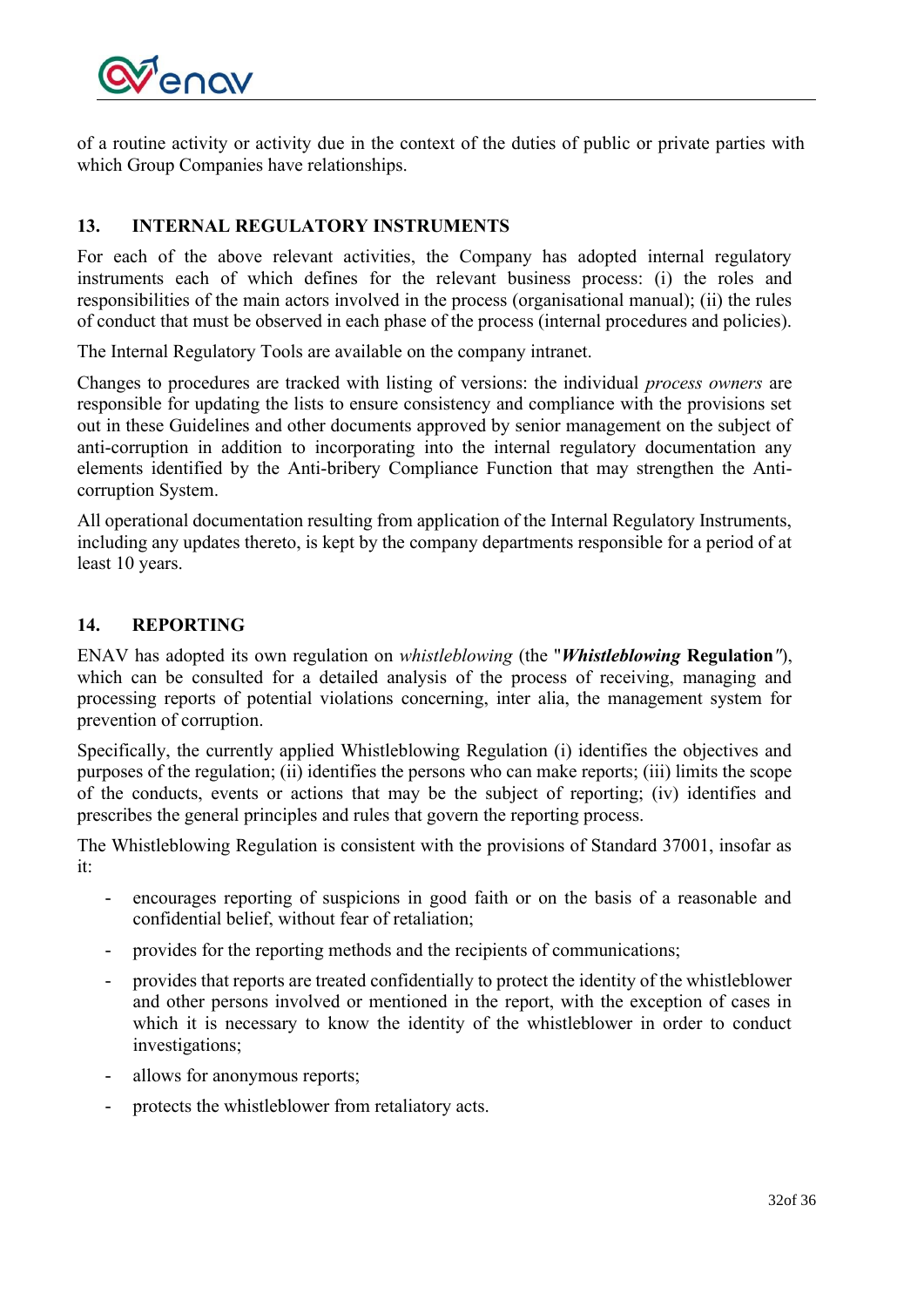

ENAV guarantees that all the reports received are: processed, conveyed as soon as possible to the competent functions (SB; CFPC, Internal Audit Management), and analysed to verify validity and activate any further investigations.

## <span id="page-32-0"></span>**15. AWARENESS AND KNOWLEDGE**

### <span id="page-32-1"></span>15.1 *Training*

ENAV recognises training as one of the most important management tools for fighting corruption.

Indeed, by generating awareness of the illegal activities and the circumstances in which they may occur as well as the consequent damage (to staff and to the organisation), adequate training reduces the risk that unlawful action may be carried out unwittingly.

The specific issues to be addressed and the methods of providing anti-corruption training are specified in detail and available for consultation in the ACMS Manual.

#### <span id="page-32-2"></span>15.2 *Information and Awareness*

Since ENAV is of the position that correct information is crucial to promoting and strengthening the anti-corruption system, the Group has made the documentation on the anti-corruption system available to all personnel and *stakeholders* in general, including the Policy for prevention of corruption, these Guidelines, the Code of Ethics, the Whistleblowing Regulation, and other information on the filing of reports.

Further recognising the importance of raising awareness among business associates that collaborate in the pursuit of corporate objectives in various capacities, agreements between ENAV and business associates provide for the undertaking by the latter to (i) comply with the provisions of the aforementioned documents; and (ii) comply with the Anti-Corruption Law by adopting control measures and initiatives aimed at preventing and combating corruption, including the provision of training activities for its personnel on issues relating to anti-corruption.

Furthermore, ENAV delivers the Code of Ethics, the 231 Model, the Policy for prevention of corruption and these Guidelines directly to business associates and to new employees

Finally, ENAV publishes a *''Consolidated non-financial statement''* on the company intranet and on its institutional website. This document, which addresses issues affecting the welfare of personnel and of all individuals (e.g. environmental, social issues), also includes active and passive bribery as a particularly relevant welfare issue. The document includes the risk of active and passive bribery as one of the principal non-financial risks and lists the areas most exposed to that risk.

The elements of communication are indicated in the QMS Manual, which may be consulted for further detail.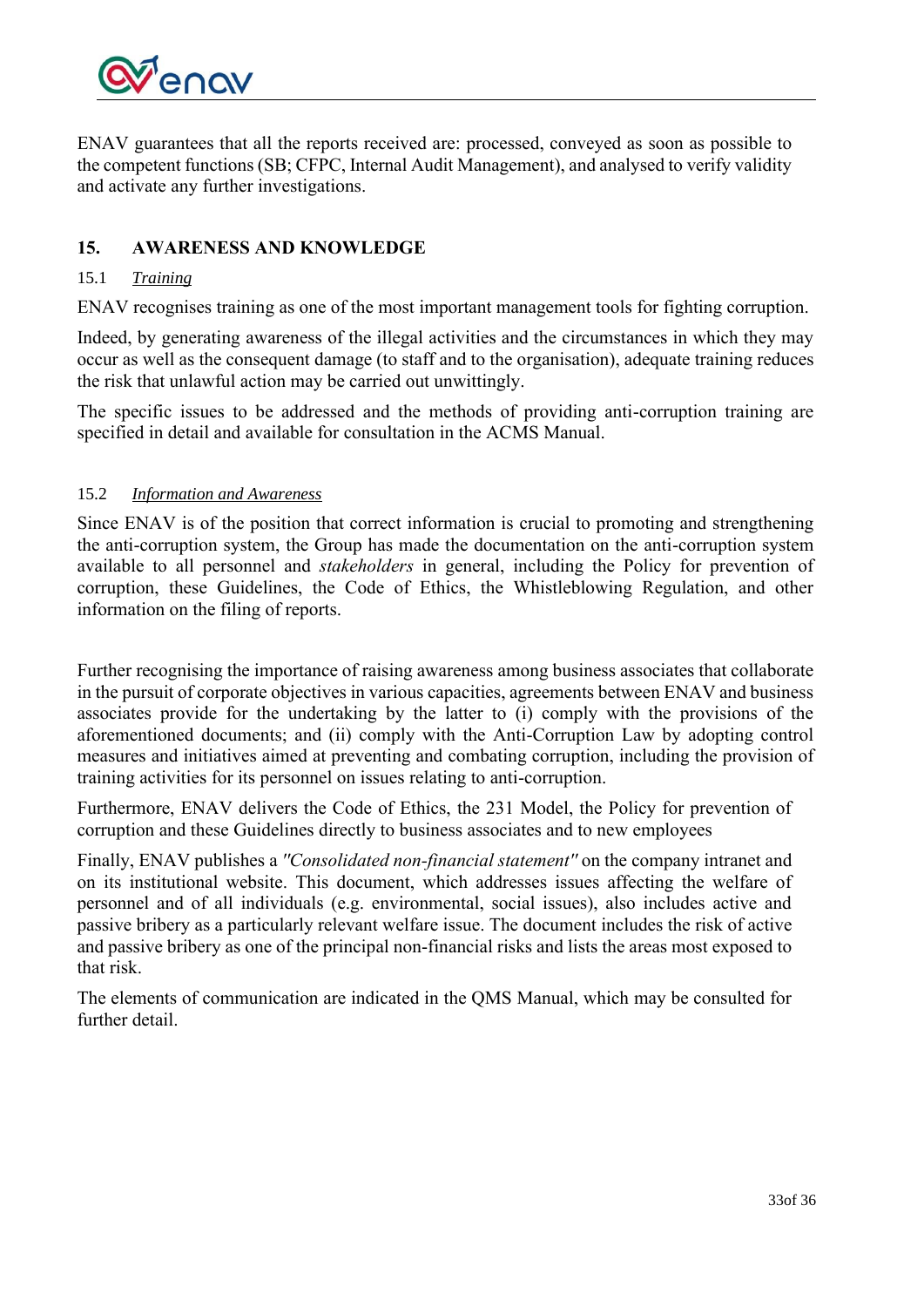

## <span id="page-33-0"></span>**16. REPORTING**

In order to properly supervise and monitor the *performance* of the Anti-Corruption System and the implementation of related controls, the Company has adopted and implemented a number of information flows which vary according to the needs of the unit receiving the flows. These include:

- a periodic declaration to confirm compliance with the Policy for prevention of corruption;
- a statement about the absence of internal and external conflicts of interest;
- a report on gifts given or received;
- reports of the hospitality offered to third parties with a list of names;
- reports of the rewards with the relative economic consistency compared to the levels held
- reports of inspections received;
- information on regulatory, organisational and/or business changes, granting of new powers, development of new markets;
- reports relating to communications of exceptions to the rules provided for by the procedural framework;
- hiring reports;
- disciplinary action reports;
- reports of active orders with the related purchase contracts instrumental to the execution of the active order.

### <span id="page-33-1"></span>**17. RED FLAGS**

The Company has also identified red flags or ''alarm bells'', which may recommend that a specific verification or a timely monitoring of the activity be performed due to the associated risk of corruption.

Any person who, in carrying out their business activities, becomes aware of potential *red flags*  must immediately notify their hierarchical manager who promptly informs the Anti-bribery Compliance Function so that it can evaluate the corrective actions and mitigation measures to be implemented in order to prevent and counter the risk.

*Red flags* may include, by way of non-limiting example and in consideration of the risk of the process/activity involved:

- 1. inadequate due diligence:
	- having contracted or performed business for a politically exposed business associate;
	- having awarded contracts or having carried out activities for a business associate included in the blacklists or watchlists issued by public authorities (e.g. disqualification lists);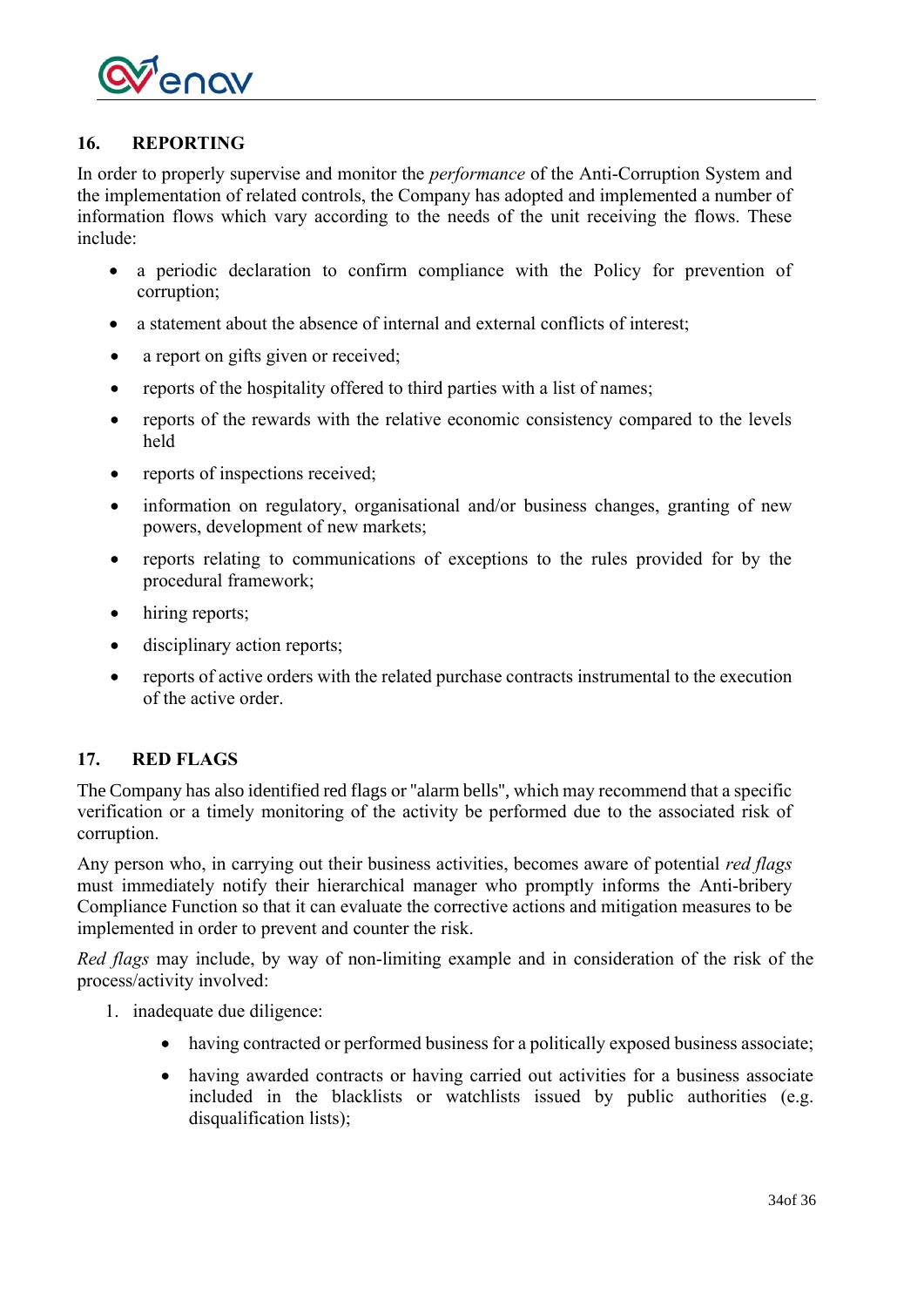

- having awarded contracts or having carried out activities without having requested the documentation certifying the registration in the registers kept by public entities of the individual countries.
- 2. due diligence ''anomaly reports'';
- 3. inadequate separation of powers and responsibilities in relevant processes;
- 4. inadequate traceability of documentation relating to a process;
- 5. absence or inadequacy of procedures on processes at risk of corruption;
- 6. lack of qualified personnel or personnel without the necessary skills to correctly manage the relevant process;
- 7. inadequate training or significant deviations from training plans;
- 8. excessive complexity in the activities constituting the process;
- 9. absence of computerisation of at-risk processes;
- 10. excessive lead times for key processes;
- 11. high number of disputes;
- 12. excessive discretion in decision making;
- 13. high number of requests for access to documents;
- 14. high number of appeals;
- 15. failure to comply with payment times with significant deviations from contractual conditions (passive cycle).

### <span id="page-34-0"></span>**18. CONTINUOUS IMPROVEMENT**

In carrying out its activities, the ENAV Group guarantees the continuous improvement of the Anti-Corruption System.

The Anti-bribery Compliance Function, with the support of the competent corporate departments, periodically identifies the objectives for improving the Anti-Corruption System.

For each objective identified, the improvement programme defines: (i) the reference year; (ii) the source of the target; (iii) the function responsible for the implementation of the objective;  $(v)$  the description and the activities to be carried out in relation to the objective.

Monitoring of progress of improvement programmes is carried out by the Anti-bribery Compliance Function.

## <span id="page-34-1"></span>**19. PENALTIES**

ENAV makes every reasonable effort to prevent any conduct that violates the Anti-Corruption Laws, the Code of Ethics and/or these Guidelines and to stop and penalise any contrary conduct by its staff and by its suppliers or customers.